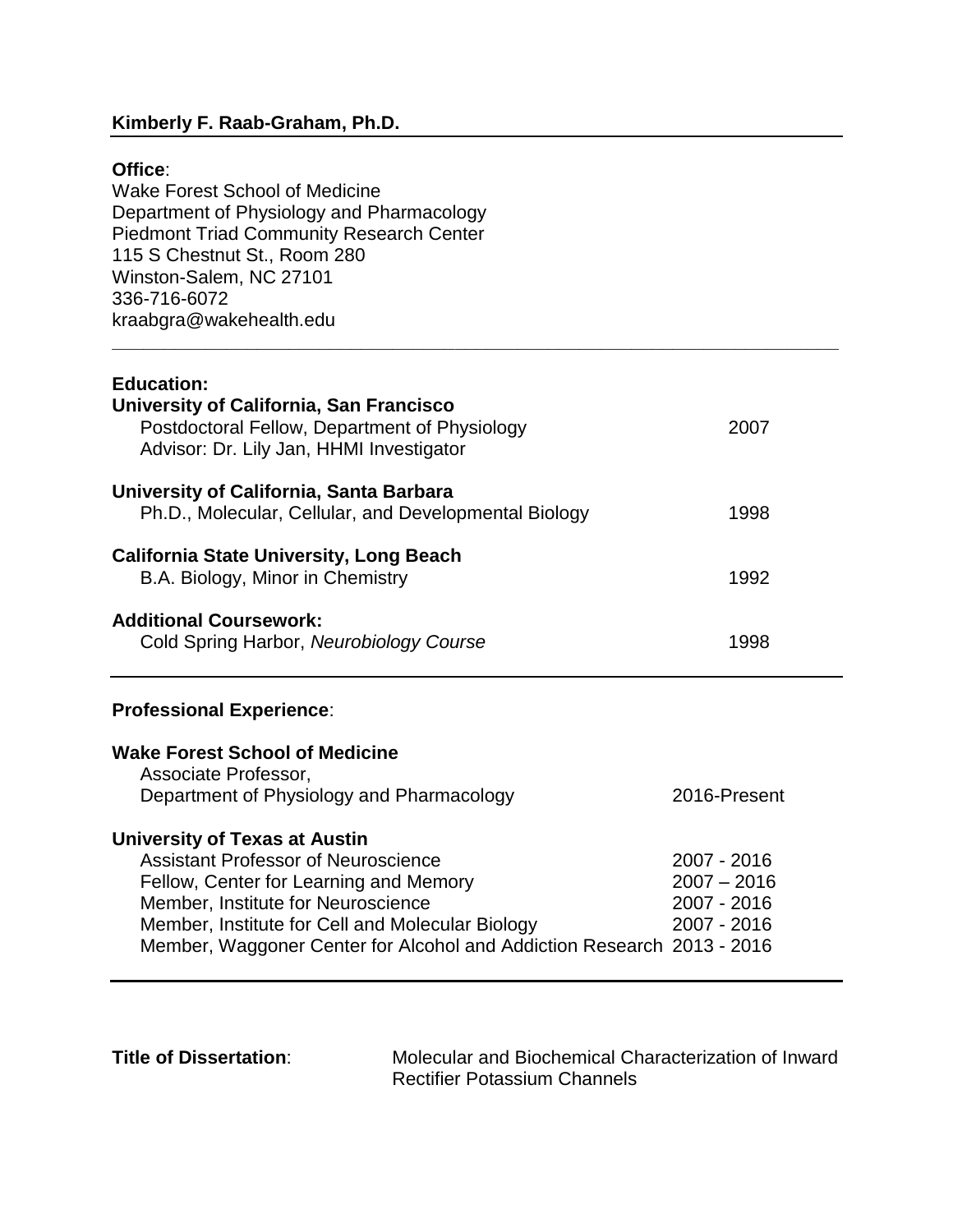| <b>Dissertation Advisor</b>         | Dr. Carol Vandenberg<br>Professor of Molecular Cellular Developmental<br><b>Biology</b><br>University of California, Santa Barbara<br>Santa Barbara, CA 93106-9625 |
|-------------------------------------|--------------------------------------------------------------------------------------------------------------------------------------------------------------------|
| <b>Postdoctoral Research Topic:</b> | Identification and characterization of locally translated<br>ion channels in neuronal dendrites                                                                    |
| <b>Postdoctoral Advisor:</b>        | Dr. Lily Jan<br><b>HHMI</b> investigator<br>Professor of Physiology<br>University of California, San Francisco<br>San Francisco, CA 94143                          |

## **Current Research Interests:**

My group focuses on how synapses remodel their protein composition in a site-specific manner in response to changes in neuronal activity, a process thought to code for memory. Specifically, we study how NMDAR/mTOR regulates local protein synthesis or protein stability in neuronal dendrites. We focus on how dynamic changes in ion channel and receptor density may influence synaptic integration and the threshold for neuronal firing. We employ a multidisciplinary approach toward Neuroscience by utilizing molecular tools, live calcium imaging, and behavior to verify the physiological relevance of our findings.

**\_\_\_\_\_\_\_\_\_\_\_\_\_\_\_\_\_\_\_\_\_\_\_\_\_\_\_\_\_\_\_\_\_\_\_\_\_\_\_\_\_\_\_\_\_\_\_\_\_\_\_\_\_\_\_\_\_\_\_\_\_\_\_\_\_\_\_\_\_\_**

#### **Professional Societies:**

Society for Neuroscience American Society for Biochemistry and Molecular Biology Research Society on Alcoholism Molecular and Cellular Cognition Society

#### **Grants**

*Previous Funding*

# **Extramural Awards**

(Direct/Indirect)

## **NIH Funded Pilot Grant** PI 9/1/2013 - 8/31/2015

NIAAA Total: \$120,000

Integrated Neuroscience Initiative on Alcoholism (INIA) (\$84,848/\$35,152) Molecular Studies Investigating the Link between Ethanol Blockade of NMDARs and GABA<sub>B</sub>R mediated Activation of mTOR Kinase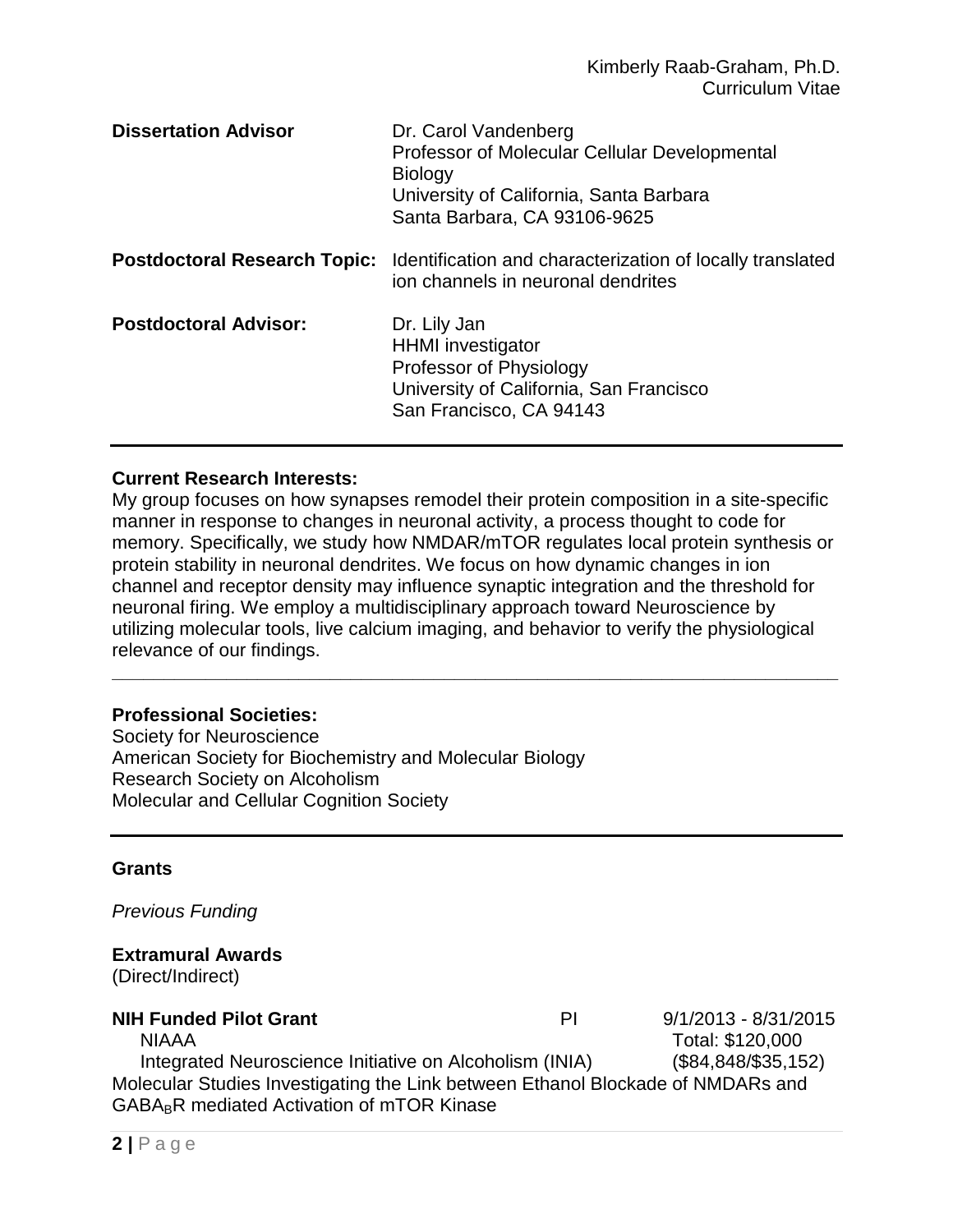| IOS-1026527<br><b>National Science Foundation</b><br>Posttranscriptional Regulation, a Novel Mechanism for<br>Ion Channel Regulation and Dendritic Excitability                         | PI | 8/15/2010 - 8/14/2014<br>Total: \$449,997<br>$($303,903/\$146,997)$ |
|-----------------------------------------------------------------------------------------------------------------------------------------------------------------------------------------|----|---------------------------------------------------------------------|
| 1F32MH013010<br>National Institute of Mental Health                                                                                                                                     | PI | 5/1/2001-4/30/2004<br>\$136,252                                     |
| Postdoctoral Individual National Research Service Award<br>Activity Dependent Expression of Kv 4.2 in CA-1 Neurons                                                                      |    |                                                                     |
| <b>AHA Predoctoral Fellowship #95-430</b><br>American Heart Foundation California Affiliate<br><b>Predoctoral Fellowship</b><br>Assembly of Cardiac Inward Rectifier Potassium Channels | PI | 1995 - 1997<br>\$33,000                                             |
| <b>Internal Awards</b>                                                                                                                                                                  |    |                                                                     |
| <b>Texas Institute for Drug and Diagnostic Development</b><br>The Role of Clovanemagnolol and Stolonidiol in<br>Neurite Outgrowth and Synaptogenesis                                    |    | co-PI 2009 - 2010<br>\$70,000                                       |
| University of Texas at Austin Research Award<br>Reversible regulation of Kv1.1 translation by a microRNA<br>and RNA binding protein.                                                    | PI | $9/1/2009 - 9/1/2010$<br>\$6000                                     |
| <b>University of Texas Graduate School</b><br><b>Faculty Summer Research Assignment</b><br>Identification of mRNAs regulated by<br>mTOR kinase activity                                 | PI | 2008<br>2 months summer salary                                      |
| University of Texas at Austin, Graduate Studies<br><b>Faculty Travel Award</b>                                                                                                          | PI | 2008, 2010, 2011,<br>2013<br>\$1200                                 |
| <b>Sponsor for Grants to Trainees</b>                                                                                                                                                   |    |                                                                     |
| <b>Extramural Awards</b>                                                                                                                                                                |    |                                                                     |
| IOS-1332379<br><b>National Science Foundation</b><br>Research Experiences for Undergraduates (REU)<br>Awarded to Michael Ohabughiro                                                     |    | 6/1/2013 - 8/31/2013<br>\$6000                                      |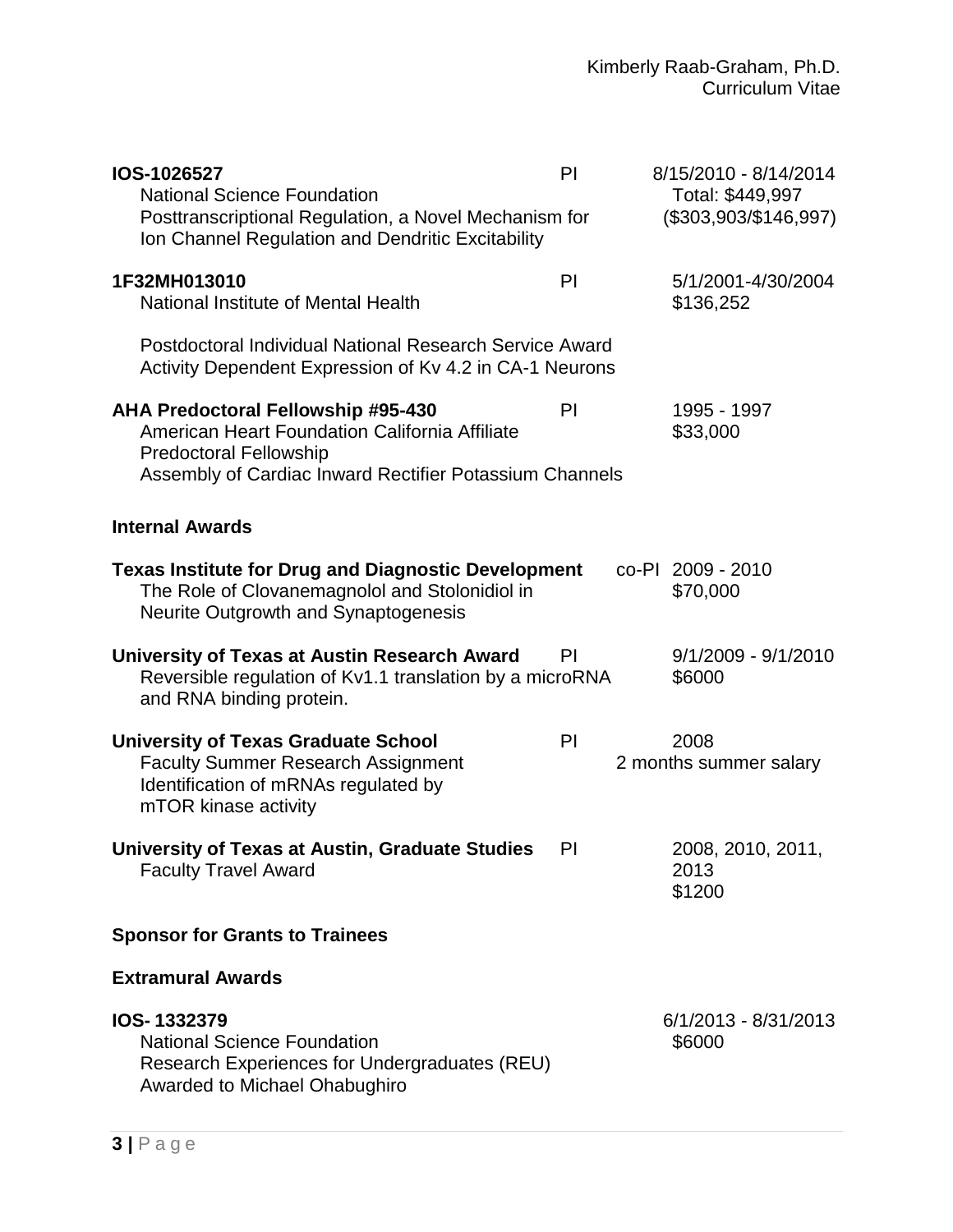| DBI-1103738<br><b>National Science Foundation</b><br><b>Minority Postdoctoral Award</b><br>Awarded to Luisa Cacheaux, Ph.D.<br>Characterizing changes in calcium channel protein synthesis and its effects on<br>neuronal excitability | 7/1/2011 - 6/30/2014<br>\$189,000 |
|----------------------------------------------------------------------------------------------------------------------------------------------------------------------------------------------------------------------------------------|-----------------------------------|
| <b>Internal Awards</b>                                                                                                                                                                                                                 |                                   |
| <b>University of Texas at Austin</b><br><b>College of Natural Sciences</b><br><b>Burton Fellowship</b><br>Awarded to Emily Workman                                                                                                     | 2014<br>\$1000                    |
| <b>University of Texas at Austin</b><br><b>College of Natural Sciences</b><br>Summer Undergraduate Research Fellowship<br>Awarded to Michael Garza (Undergraduate Student)                                                             | 2012<br>\$1250                    |
| <b>University of Texas at Austin</b><br><b>College of Natural Sciences</b><br>Undergraduate Research Fellowship<br>Awarded to Pawan Pavela (Undergraduate student)                                                                     | 2009<br>\$1000                    |
| <b>University of Texas at Austin</b><br><b>College of Natural Sciences</b><br>Undergraduate Research Fellowship<br>Awarded to Kathleen Nguyen (Undergraduate student)                                                                  | 2009<br>\$1000                    |
| <b>University of Texas at Austin</b><br><b>College of Natural Sciences</b><br>Summer Undergraduate Research Fellowship<br>Awarded to Pawan Pavela (Undergraduate Student)                                                              | 2009<br>\$1250                    |
| <b>Parkinson's Disease Foundation</b><br>Undergraduate Summer Research Fellowship<br>Awarded to Pawan Pavela (Undergraduate Student)<br>The Role of the Voltage-gated Potassium channel Kv1.1 in the Dendrites of Neurons              | 6/1/2008 - 8/31/2008<br>\$3000    |

affected by Parkinson's disease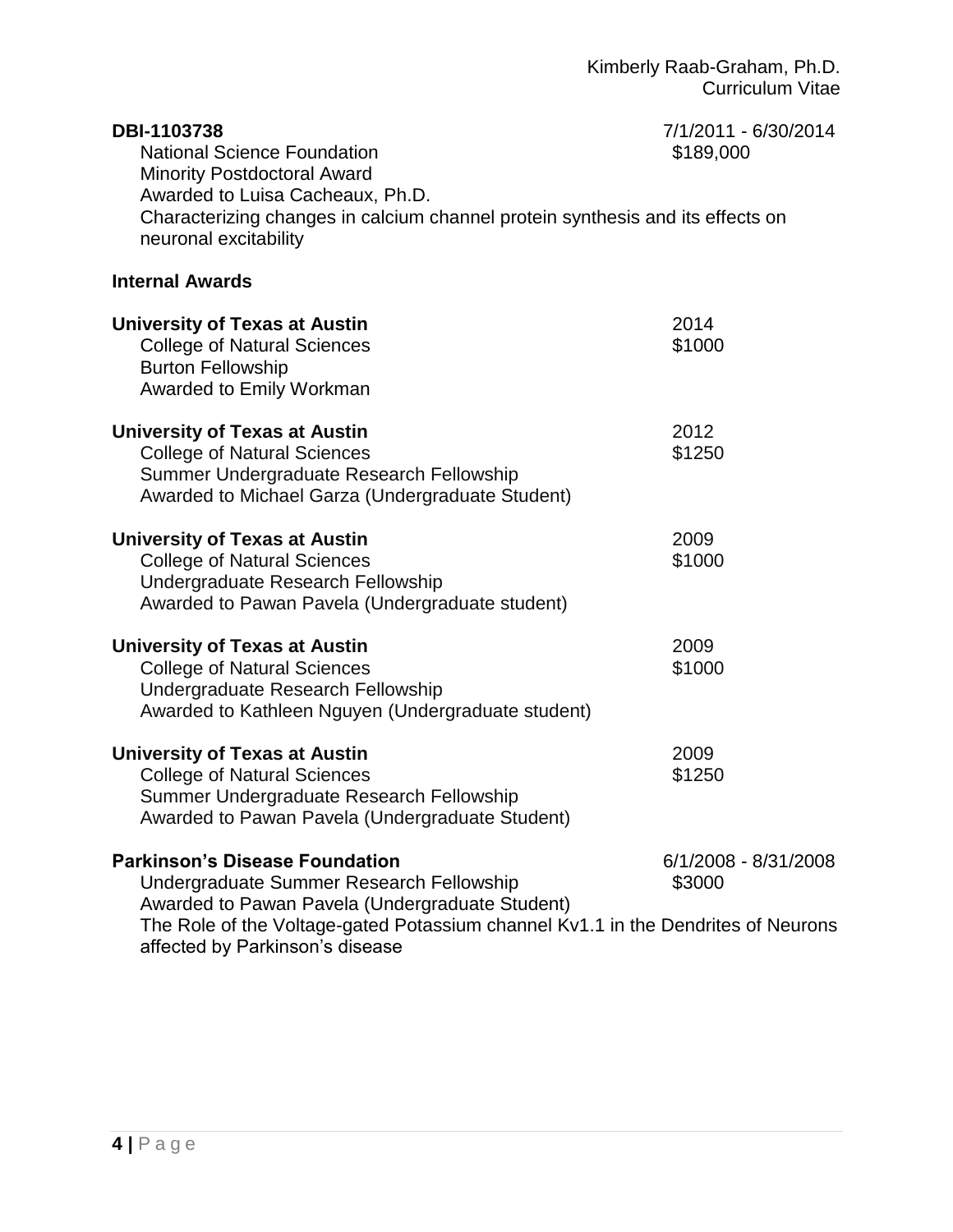## *Current Funding*

## **Extramural Awards**

| IOS - 1355158                                               | PI | 8/1/2014 - 7/31/2017   |
|-------------------------------------------------------------|----|------------------------|
| <b>National Science Foundation</b>                          |    | Total: \$495,000       |
| Defining a Role for GABA <sub>B</sub> Receptor Signaling    |    | $($333,592/\$161,408)$ |
| in Activation of TORC1 Kinase During Homeostatic Plasticity |    |                        |
|                                                             |    |                        |
| DOD-TS130081                                                | PI | 4/15/2014 - 4/14/2017  |

Department of Defense Total: \$800,064 Molecular Studies Investigating the Link between Dendritic (\$528,744/\$271,320) mRNA Translation and Repression Leading to Epilepsy in TSC

## **Sponsor for Grants to Trainees**

National Science Foundation  $$259,000$ Minority Postdoctoral Award

Awarded to Farr Niere, Ph.D.

Defining the mechanism that regulates the insertion of the voltage-dependent potassium channel 1.1 into the surface membrane of neuronal dendrites

#### **Peer Reviewed Journal Articles**

- ‡ Senior and communicating author *Please note these article types as indicated:*
- † Postdoctoral fellow advisee *<sup>1</sup> Refereed articles*
- \* Graduate Student advisee
- \*\* Undergraduate Student advisee
- <sup>a</sup> Equal contribution

*Publications while in rank of Assistant Professor*

<sup>1</sup>Raab-Graham, K.F.<sup>‡</sup>, Workman, E.R.\*, Namajoshi, S.\*, Niere, F.<sup>†</sup> (2016) Pushing the threshold: how pharmacology induces homeostasis through protein synthesis to remedy depression. *Brain Research*, Apr 25. pii: S0006-8993(16)30215-3. doi: 10.1016/j.brainres.2016.04.020.

**DBI-1306528** 8/1/2013 - 5/31/2017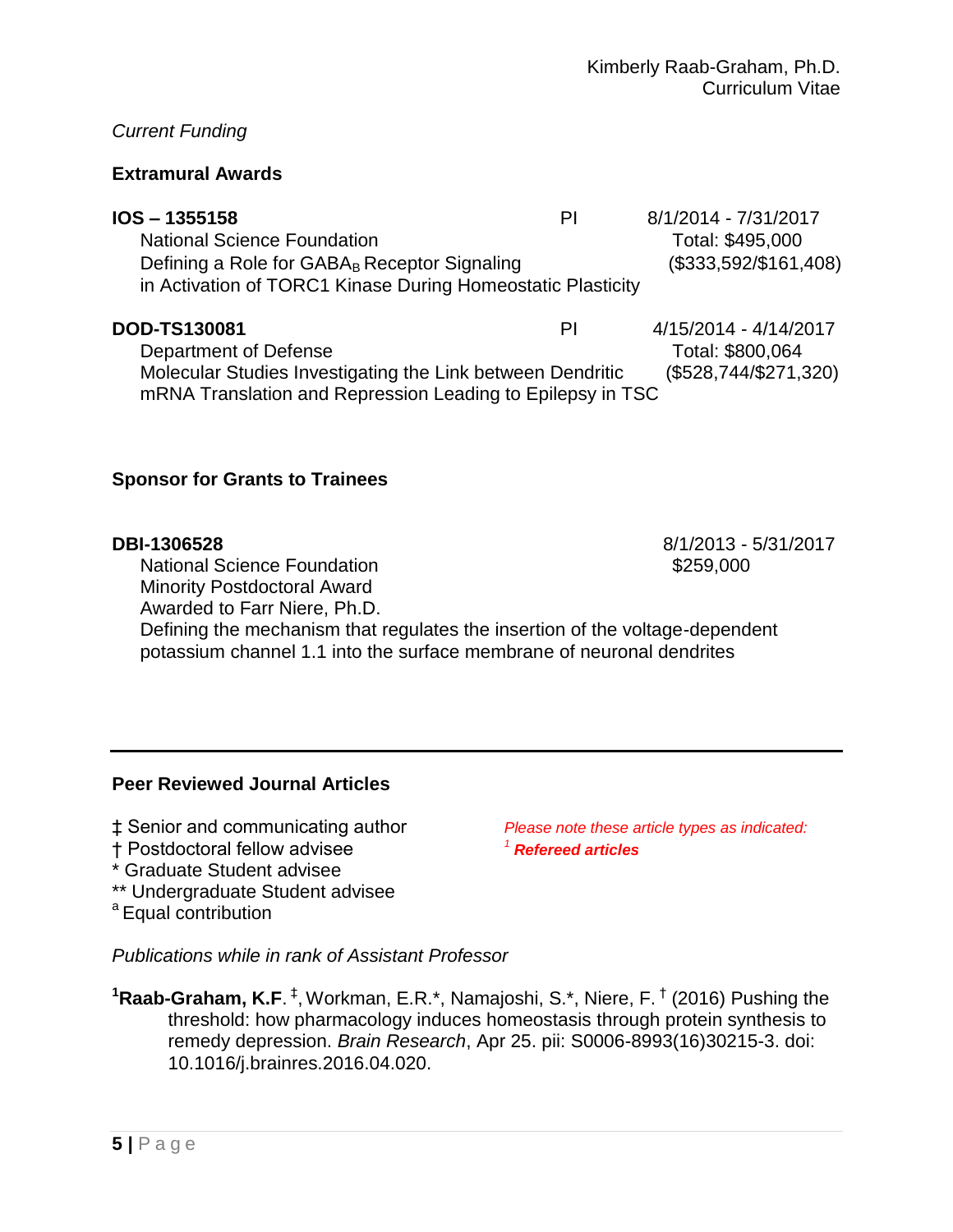- <sup>1</sup> Niere, F.<sup>†a</sup>, Namjoshi, S.<sup>\*a</sup>, , Song, E., Dilly, G.A., Schoenhard, G., Zemelman, B.V., , Mechref, Y., and **Raab-Graham, K.F.** ‡ (*2016*) Analysis of proteins that rapidly change upon mTORC1 repression identifies Park7 as a novel protein aberrantly expressed in Tuberous Sclerosis Complex . (*Molecular and Cellular Proteomics*; I.F. 6.564; [http://www.mcponline.org/content/early/2015/09/29/mcp.M115.055079.full.pdf](http://www.mcponline.org/content/early/2015/09/29/mcp.M115.055079.full.pdf+html) [+html](http://www.mcponline.org/content/early/2015/09/29/mcp.M115.055079.full.pdf+html)
- <sup>1</sup>Sosanya, N.M.\*, Cacheaux, L.P.<sup>†</sup>, Workman, E.R.\*, Niere, F.<sup>†</sup>, Perrone-Bizzozero, N.I., and **Raab-Graham, K.F.** ‡ (2015) Mammalian Target of Rapamycin (mTOR) Tagging Promotes Dendritic Branch Variability through the Capture of Ca2+/calmodulin-dependent protein kinase II α (CaMKIIα) mRNAs by the RNA-binding Protein HuD. (*Journal of Biological Chemistry*; I.F. 4.573*)*. 10.1074/jbc.M114.599399

## **One of the top 5 most viewed articles at the** *Journal of Biological Chemistry* **in May and June, 2015**

<sup>1</sup>Workman, E.R.\*, Haddick, P.C.G., Bush, K\*\*, Dilly, G.A., Niere, F.<sup>†</sup>, Zemelman, B.V. and **Raab-Graham, K.F**. ‡ (*2015*) Rapid Antidepressants Stimulate the Decoupling of GABA<sub>B</sub> Receptors from GIRK/Kir3 Channels through increased Protein Stability of 14-3-3η, *Molecular Psychiatry* (IF: 14.496). 20(3), 298-310.



- <sup>1</sup>Sosanya, N.M. \*, Brager, D.H., Wolfe, S., Niere, F. <sup>†</sup>, and **Raab-Graham, K.F**. <sup>‡</sup> (epub: *2014*) Rapamycin reveals an mTOR-independent Repression of Kv1.1 Expression during Epileptogenesis, *Neurobiology of Disease* (IF: 5.078), 73, 96- 105.
- <sup>1</sup>Sosanya, N. M.\*, Huang, P.P.C.<sup>†</sup>, Cacheaux, L.P.<sup>†</sup>, Chen, C.J., Nguyen, K.\*\*, Perrone-Bizzozero, N.I., and **Raab-Graham, K.F**. ‡ (2013) Degradation of High Affinity HuD Targets Releases Kv1.1 mRNA from miR-129 repression by mTORC1, *Journal of Cell Biology* (I.F. 9.834)*,* 202, 53-69.
	- **Highlighted in** *Journal of Cell Biology* **(Kepert, I. and Kiebler, M.A. (2013) MoniTORing neuronal excitability at the synapse,** *Journal of Cell Biology***, 202, 7-9.**
	- **5 reviews have described this work schematically in a figure**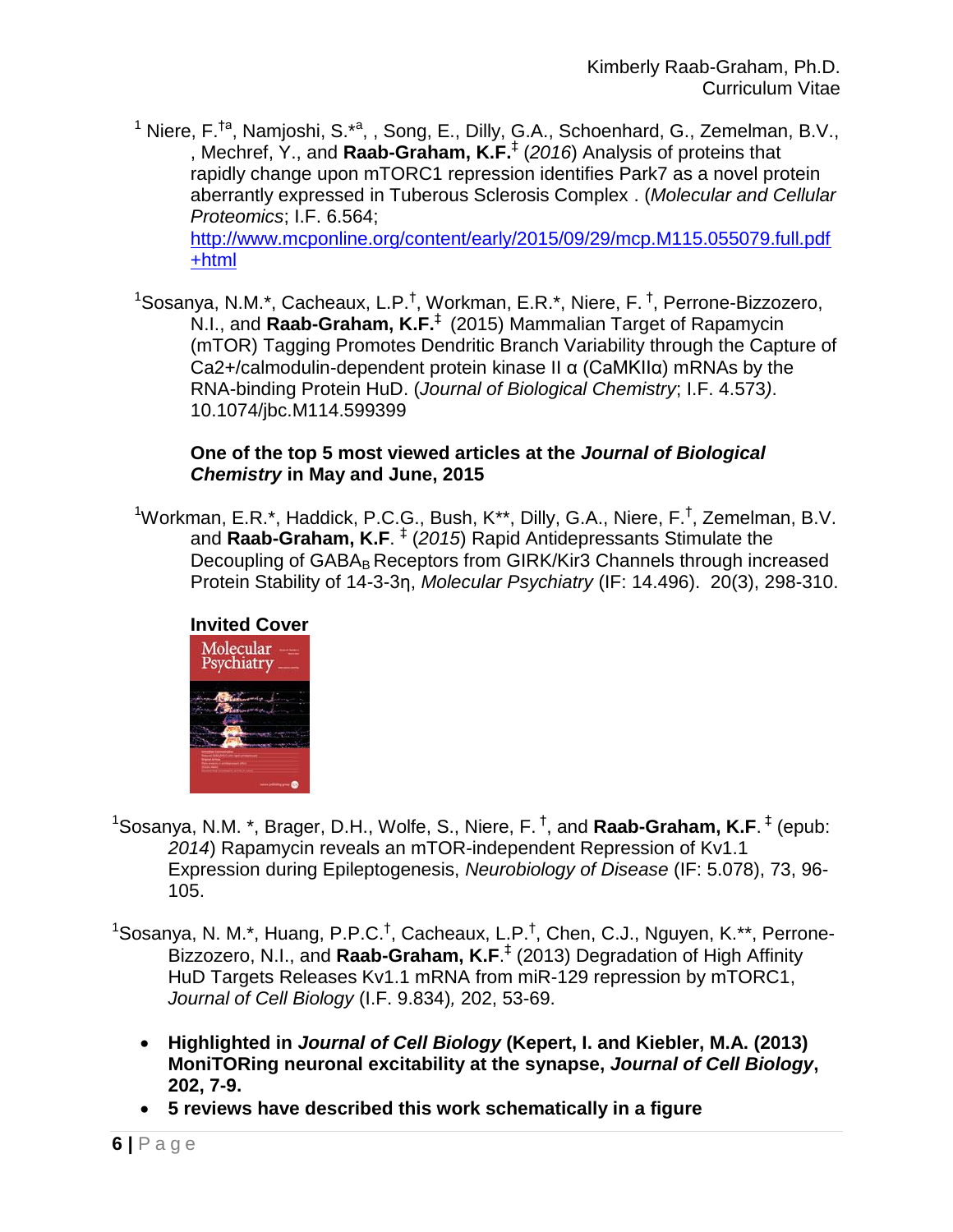<sup>1</sup>Workman, E.R.\*, Niere, F.<sup>†</sup>, and **Raab-Graham, K.F**.<sup>‡</sup> (2013) mTORC1-dependent Protein Synthesis Underlying Rapid Antidepressant Effect Requires GABA<sub>B</sub>R Signaling, *Neuropharmacology* (I.F. 5.106), 73, 192-203.

## *Publications as a postdoctoral fellow*

- <sup>1</sup>Raab-Graham, K.F.<sup>a</sup>, Haddick, P. C. G.<sup>a</sup>, Jan, Y. N., Jan, L. Y. (2006) [Activity-](http://www.ncbi.nlm.nih.gov/pubmed/17023663) and [mTOR-dependent suppression of Kv1.1 channel mRNA translation in dendrites.](http://www.ncbi.nlm.nih.gov/pubmed/17023663) *Science* (I.F. 33.611), 314,144-148.
	- **Highlighted in Editors' Choice (Sci. STKE 356:348, 2006)**
	- **Highlighted in Previews (Neuron 52:399-401, 2006).**
	- **Highlighted in "Highlights from the Literature" (Physiology 21:3-6, 2007)**
- <sup>1</sup>Lin, Y.F., **Raab-Graham, K.F**., Jan Y. N., Jan, L.Y. (2004) NO stimulation of ATPsensitive potassium channels: Involvement of Ras/mitogen-activated protein kinase pathway and contribution to neuroprotection. *Proc Natl Acad Sci U S A.*  (I.F. 9.674) 101, 7799-804.
- <sup>1</sup>Ma, D., Zerangue, N., **Raab-Graham, K.,** Fried, S.R., Jan, Y.N., and Jan, L.Y. (2002) Diverse Trafficking Patterns due to Multiple Traffic Motifs in G Protein-Activated Inwardly Rectifying Potassium Channels from Brain and Heart. *Neuron* (I.F. 15.766) 33, 715-729.
- *Publications as a graduate student*
- <sup>1</sup>**Raab-Graham, K. F.**, Cirilo, L. J., Boettcher, A. A., Radeke, C. M. and Vandenberg, C. A. (1999) Membrane Topology of the Amino-terminal Region of the Sulfonylurea Receptor. *Journal of Biological Chemistry* (I.F. 4.573) 274, 29122 - 29129.
- <sup>1</sup>**Raab-Graham, K. F**. and Vandenberg, C.A. (1998) Tetrameric subunit structure of the Native Brain Inwardly Rectifying Potassium Channel Kir 2.2. *Journal of Biological Chemistry* (I.F. 4.573) 273, 19699 – 19707.
- <sup>1</sup>Perier, F., Radeke, C. M., **Raab-Graham, K. F**., and Vandenberg, C. A. (1995) Expression of putative ATPase suppresses the growth defect of a yeast potassium transport mutant: Identification of a mammalian member of the Clp/HSP 104 family. *Gene* (I.F. 2.138) 152, 157 – 163.

<sup>1</sup>**Raab-Graham, K. F**., Radeke, C. M., and Vandenberg, C. A. (1994) Molecular cloning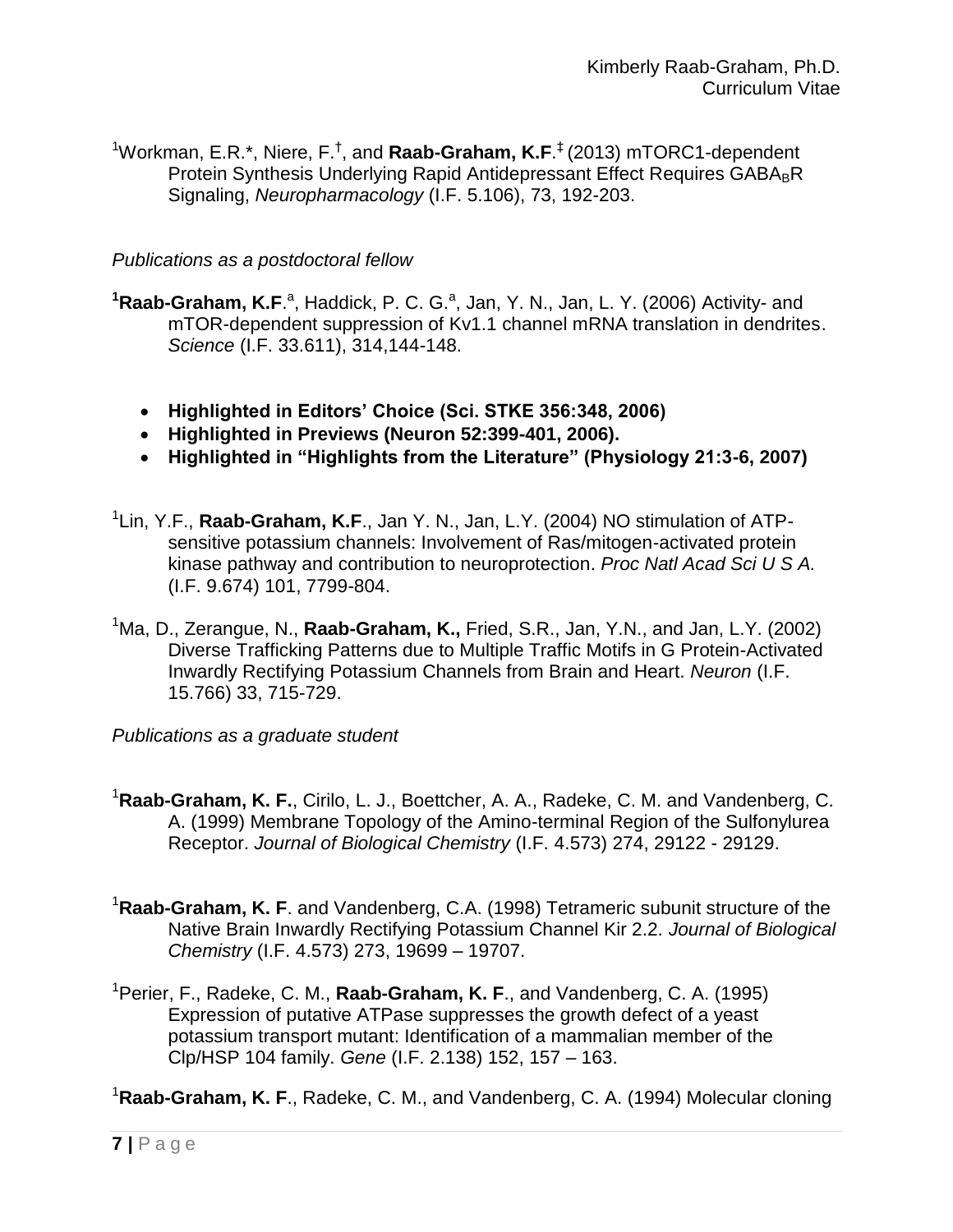and expression of a human heart inward rectifier potassium channel. *NeuroReport* (I.F. 1.52) 5, 2501 – 2505.

**A figure and discussion of our studies** was reproduced in the Chapter entitled *Channels, Ischemia and Stunning: Cellular Electrophysiology and Intercellular Communication* by Marc Ovadia and Peter Brink in the book *Myocardial Viability: A Clinical and Scientific Treatise* (2000), edited by Vasken Dilsizian.

## **Publications Edited**

[Samarut,](http://frontiersin.org/Community/WhosWhoActivity.aspx?sname=EricSAMARUT&UID=317202) E. , Bekri, A. and [Drapeau,](http://frontiersin.org/Community/WhosWhoActivity.aspx?sname=PierreDrapeau&UID=6491) P. (2016). Transcriptomic [Analysis Of Purified](http://frontiersin.org/Journal/FullText.aspx?d=0&name=Molecular_Neuroscience&ART_DOI=10.3389/fnmol.2016.00022)  [Embryonic Neural Stem Cells From Zebrafish Embryos Reveals Signalling Pathways](http://frontiersin.org/Journal/FullText.aspx?d=0&name=Molecular_Neuroscience&ART_DOI=10.3389/fnmol.2016.00022)  [Involved In Glycine-dependent Neurogenesis.](http://frontiersin.org/Journal/FullText.aspx?d=0&name=Molecular_Neuroscience&ART_DOI=10.3389/fnmol.2016.00022) Front Mol Neurosci, 9, 22.

Steward, O., Farris, S., Pirbhoy, P.S., Darnell, J., and Driesche, S.J. (2014). Localization and local translation of Arc/Arg3.1 mRNA at synapses: some observations and paradoxes. Front Mol Neurosci *7*, 101.

Sharifnia, P., and Jin, Y. (2014). Regulatory roles of RNA binding proteins in the nervous system of C. elegans. Front Mol Neurosci *7*, 100.

Nosyreva, E., Autry, A.E., Kavalali, E.T., and Monteggia, L.M. (2014). Age dependence of the rapid antidepressant and synaptic effects of acute NMDA receptor blockade. Front Mol Neurosci *7*, 94.

Fernandez-Moya, S.M., Bauer, K.E., and Kiebler, M.A. (2014). Meet the players: local translation at the synapse. Front Mol Neurosci *7*, 84.

Most, D., Workman, E., and Harris, R.A. (2014). Synaptic adaptations by alcohol and drugs of abuse: changes in microRNA expression and mRNA regulation. Front Mol Neurosci *7*, 85.

Pimentel, J., and Boccaccio, G.L. (2014). Translation and silencing in RNA granules: a tale of sand grains. Front Mol Neurosci *7*, 68.

## **Articles in Conference Proceedings** *(invited*)*:*

<sup>2</sup>Aziz-Zadeh, L., Kotler, S., Luton, J., Mandayam, N.B., McAuley, J. D., **Raab-Graham, K.F**., Strayer, D.L., Watson, J.M. (2013) "Development of new approaches to assess the differences in cognitive and brain function between the brains of digital natives and digital immigrants. The Informed Brain in a Digital World, pg. 59-63. National Academies Press, Washington, DC.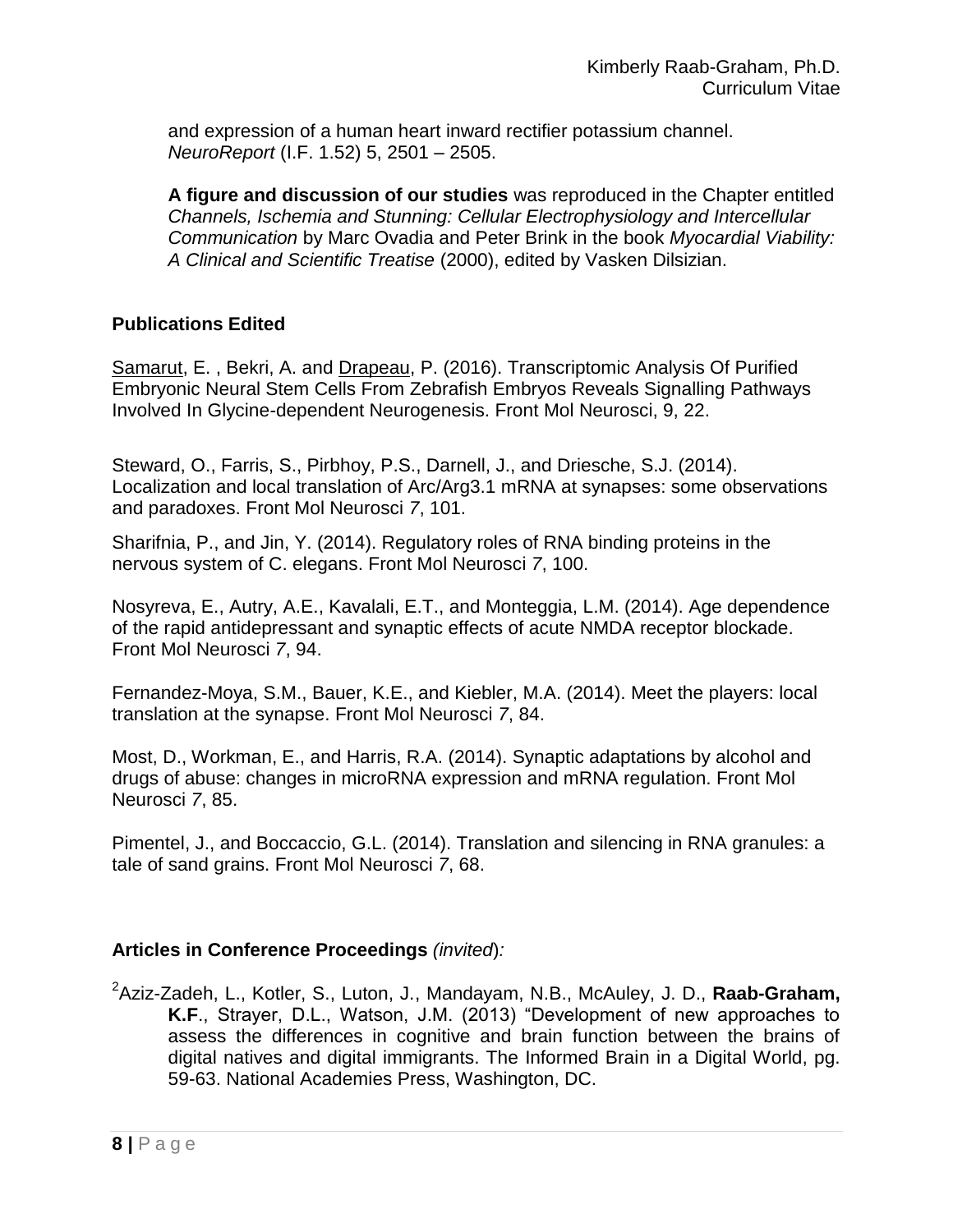# **Articles in Workshop Proceedings** *(invited*)*:*

<sup>2</sup>**Raab-Graham, K.F**. ‡ , Posttranscriptional Regulation of Intrinsic Plasticity, (2010) *Society for Neuroscience (epub) [http://www.sfn.org/index.aspx?pagename=ShortCourse2\\_2010](http://www.sfn.org/index.aspx?pagename=ShortCourse2_2010)*.

**\_\_\_\_\_\_\_\_\_\_\_\_\_\_\_\_\_\_\_\_\_\_\_\_\_\_\_\_\_\_\_\_\_\_\_\_\_\_\_\_\_\_\_\_\_\_\_\_\_\_\_\_\_\_\_\_\_\_\_\_\_\_\_\_\_\_\_\_\_\_**

| 2015          |
|---------------|
| $2007 - 2016$ |
| 2001 - 2004   |
| 1999-2001     |
| 1997          |
| 1997          |
| 1995 - 1997   |
| 1995          |
| 1993          |
|               |

## **Service**

*Department of Neuroscience*

*Academic Advising:*

Current Predoctoral Trainees: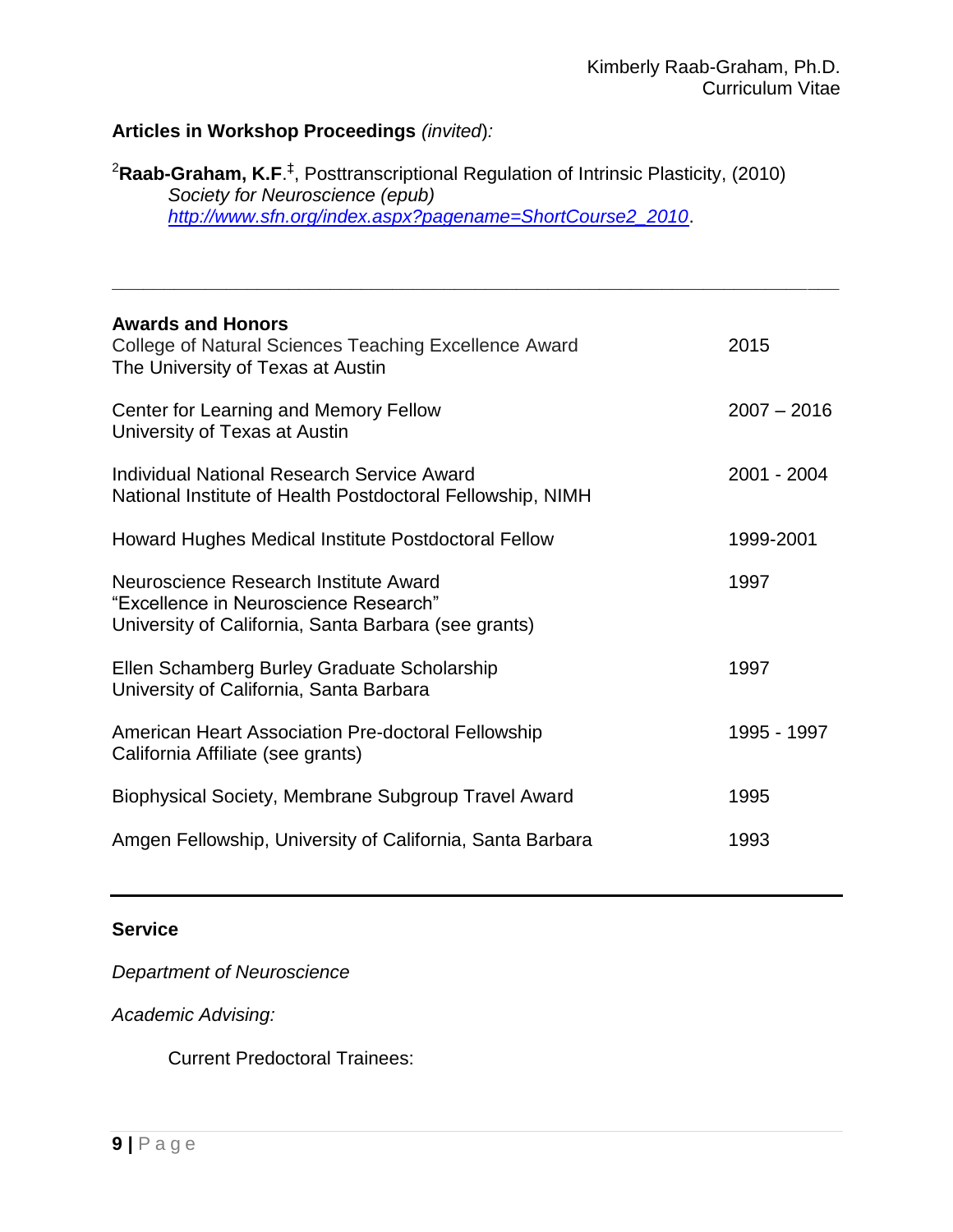Sarah Wolfe, Ph.D. candidate, ICMB (co-mentored with Adron Harris, Ph.D.)

Sanjeev Namjoshi, Ph.D. candidate, ICMB

Current Postdoctoral Fellows:

Luisa Cacheaux, Ph.D., NSF Minority Fellow DBI-1103738, Ph.D. awarded at UC Berkeley

Farr Niere, Ph.D., NSF Minority Fellow, DBI-1306528, Ph.D. awarded at UT Southwestern

Chelcie Heaney, Ph.D. Ph.D. awarded at University of Nevada, Las Vegas

Previous Predoctoral Trainees:

Emily Workman, Ph.D., INS, Fall, 2015 Postdoctoral Fellow, National Research Associateship Fellow, United States Army Institute of Surgical Research, JBSA Ft. Sam Houston, TX.

Natasha Sosanya, Ph.D. I.C.M.B. Spring, 2014 Postdoctoral Fellow, National Research Associateship Fellow, United States Army Institute of Surgical Research, JBSA Ft. Sam Houston, TX.

Previous Postdoctoral Trainees:

Peggy Huang, Ph.D., Ph.D. awarded at University of Wisconsin, Madison, Scientist at Advanced Biotechnologies Inc., Baltimore, MD.

Previous Undergraduate Students:

Yesha Shah, Sophomore, Business Honors and Biology

Cameron Reynoldson, Sophomore, Computer Science (TIP Scholar)

Juan Penaranda, Sophomore, Computer Science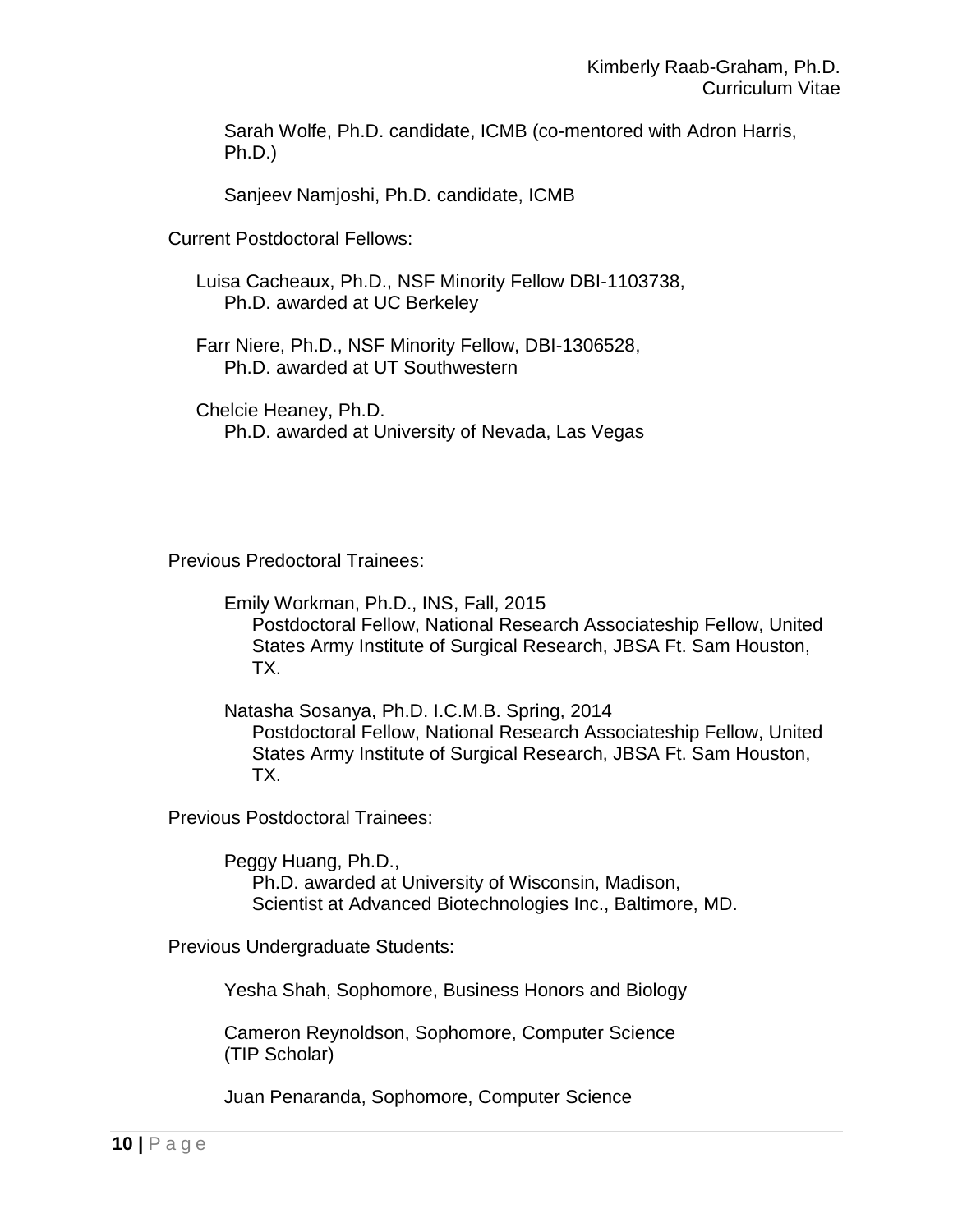(TIP Scholar)

Keegan Bush, Chemical Engineering and Neuroscience Co-author, *Molecular Psychiatry* (*2015*) Ph.D. student at UTMB

Brent Winemiller, Biochemistry

Yan Jin, Biochemistry

Michael Ohabughiro, Medical School Student at UTMB

Michael Garza, technician at Gibco/Life technologies

Dylan Dean, Medical School Student

Ololade (Lola) Longe, Post-Baccalaureate Program in Health Studies at Cornell University

Carissa Huk, Research Assistant, University of Texas Medical Center Houston Honors Thesis

Pawan Pavela: Neuro-monitor, Seton Hospital, Austin, TX

Kathleen Nguyen, Medical School Student, Texas A&M: Co-author, *Journal of Cell Biology,* 202, 53-69.

Previous High School Student:

Zachary Juansing, UT-Dallas

Priya Ramamoorthy, Westwood High School

Solomon White, Crocket High School

#### *Institute and Departmental Service:*

| $\bullet$ | Graduate School Admissions Committee,<br>Institute for Neuroscience | $2008 - 2010$ |
|-----------|---------------------------------------------------------------------|---------------|
|           | • Faculty Recruitment Committee,<br>Center for Learning and Memory  | $2008 - 2010$ |
|           |                                                                     |               |

Neurobiology Retreat Planning Committee 2008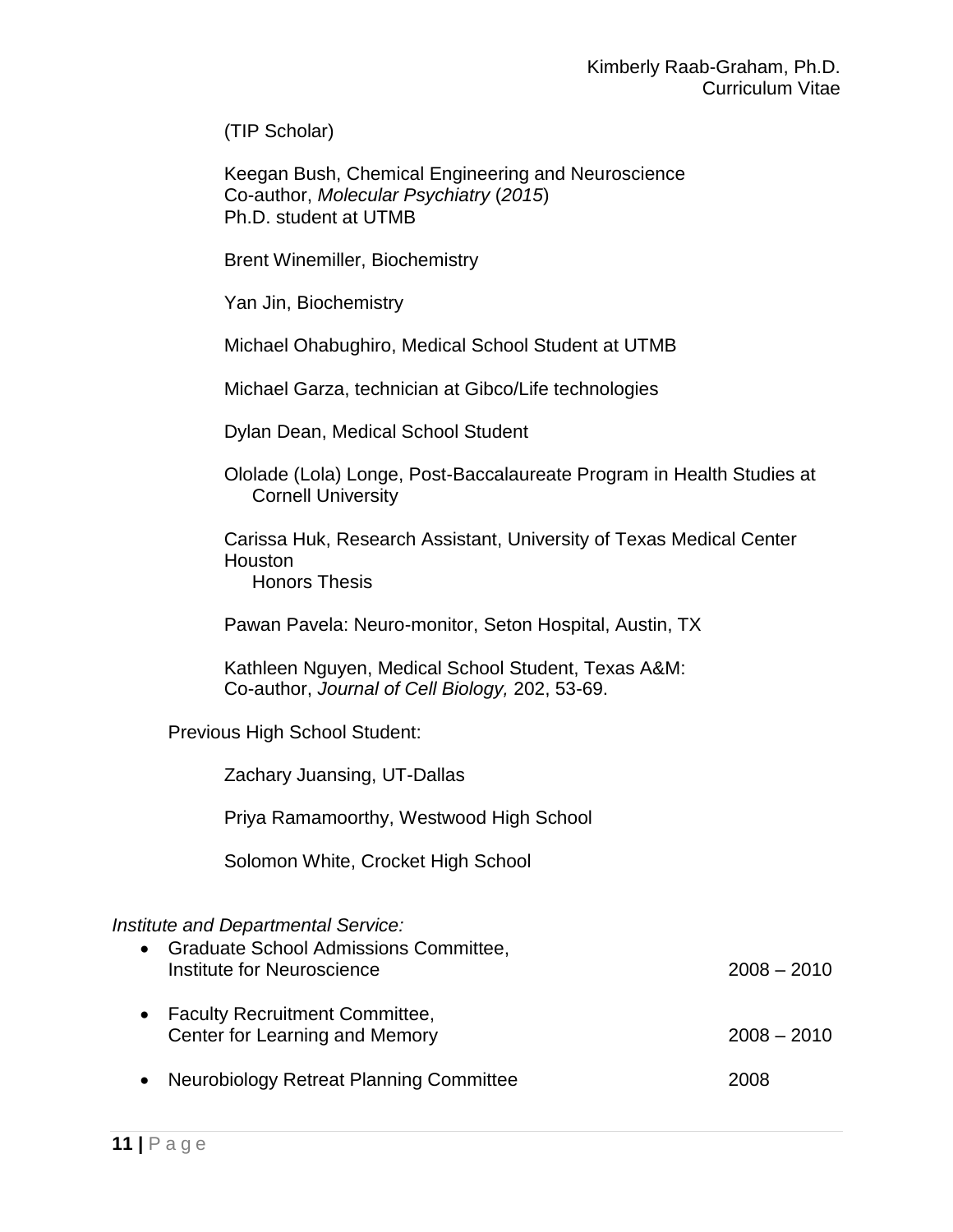## Kimberly Raab-Graham, Ph.D. Curriculum Vitae

| • Curriculum Committee, Department of Neuroscience | 2010 - 2011 |
|----------------------------------------------------|-------------|
| • Neuroscience Seminar Committee                   | 2013        |

• New Course Design: 1. Syllabus for Introductory Neuroscience (2<sup>nd</sup>) semester) 2. Syllabus for Molecular Neuroscience Laboratory 3. Creator and Co-Director of Institute for Neuroscience Boot camp, overall course design [\(http://neuroscience.utexas.edu/bootcamp/\)](http://neuroscience.utexas.edu/bootcamp/). 4. Institute for Neuroscience Boot camp, Molecular

and Behavioral Module

## Guest Lecturer:

| Principles in Neuroscience I    | Fall, 2009 -<br>2010           |
|---------------------------------|--------------------------------|
| Principles in Neuroscience II   | <b>Spring, 2009</b><br>$-2010$ |
| <b>Biology Scholars Program</b> | <b>Spring, 2010</b>            |
| <b>Neural Systems I</b>         | Fall, 2014                     |

Graduate student committee member for students in the INS program, University of Texas at Austin:

> Chung Sub Kim (advisor Dan Johnston) Liz Arnold (advisor Dan Johnston) Michael Chirillo (advisor Kristen Harris) Dana Most (advisor Adron Harris) Laura Ferguson (advisor Adron Harris) Anthony Lacagnina (advisor Michael Drew) Andrea Dickson (advisor Dan Johnston) Kylie Huckleberry (advisor Michael Drew) Maureen Dupree (advisor Nigel Atkinson) Heather Smith (advisor Kristen Harris)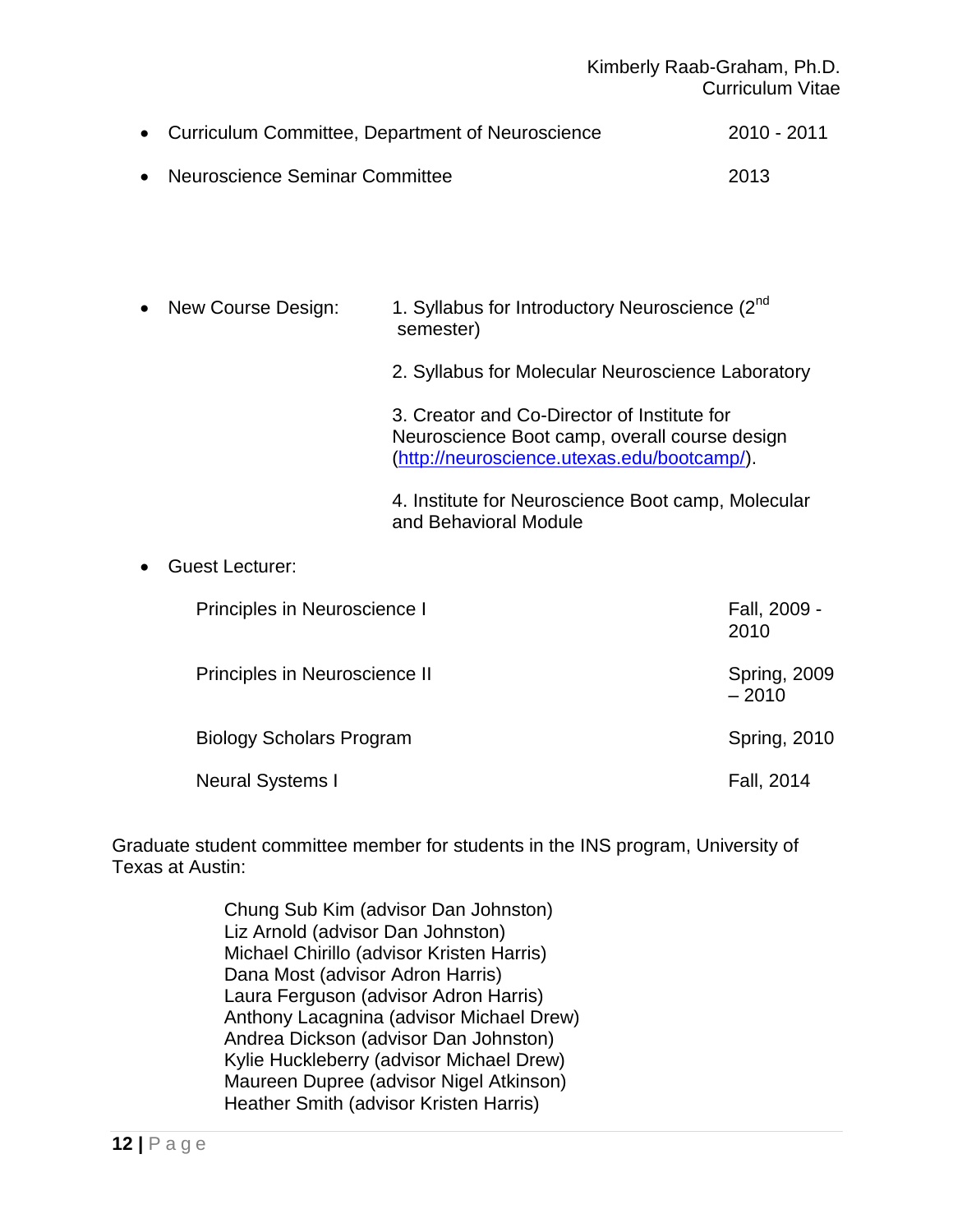Rotation Students:

Emily Workman - INS Mariana Rodiguez-Santiago - INS Dana Most – INS Anna Warden – INS Gregory Ordemann - INS

## *Community Service:*

Graduate School Admissions Committee, Institute for Cell and Molecular Biology

Graduate student committee member for students in the ICMB program, University of Texas at Austin:

> Billy Lau (advisor Jennifer Morgan) David Busch (advisor Jennifer Morgan) Kwang Woo Ko (advisor Nace Golding) Ashley Crisp (advisor Jon Pierce-Shimomura) Matt Kanke (advisor Paul Macdonald) Xiaolei Li (advisor Nigel Atkinson) Sheila Bal (advisor Adron Harris)

Rotation Students:

Natasha Sosanya - ICMB Sanjeev Namjoshi - ICMB Sarah Wolfe – ICMB Patrick McGurk – ICMB Jesse Cohn – ICMB Zahra Dehghani – ICMB Emma Erickson – ICMB David Haimes – ICMB

# *College/University Service*

| • Participated in Graduation Commencement Ceremonies<br>CNS and University (cancelled)<br><b>Graduate School</b><br>University | <b>Spring, 2015</b><br><b>Spring, 2014</b><br><b>Spring, 2013</b> |
|--------------------------------------------------------------------------------------------------------------------------------|-------------------------------------------------------------------|
| • Curriculum Committee, Campus Conversation                                                                                    | 2014-15                                                           |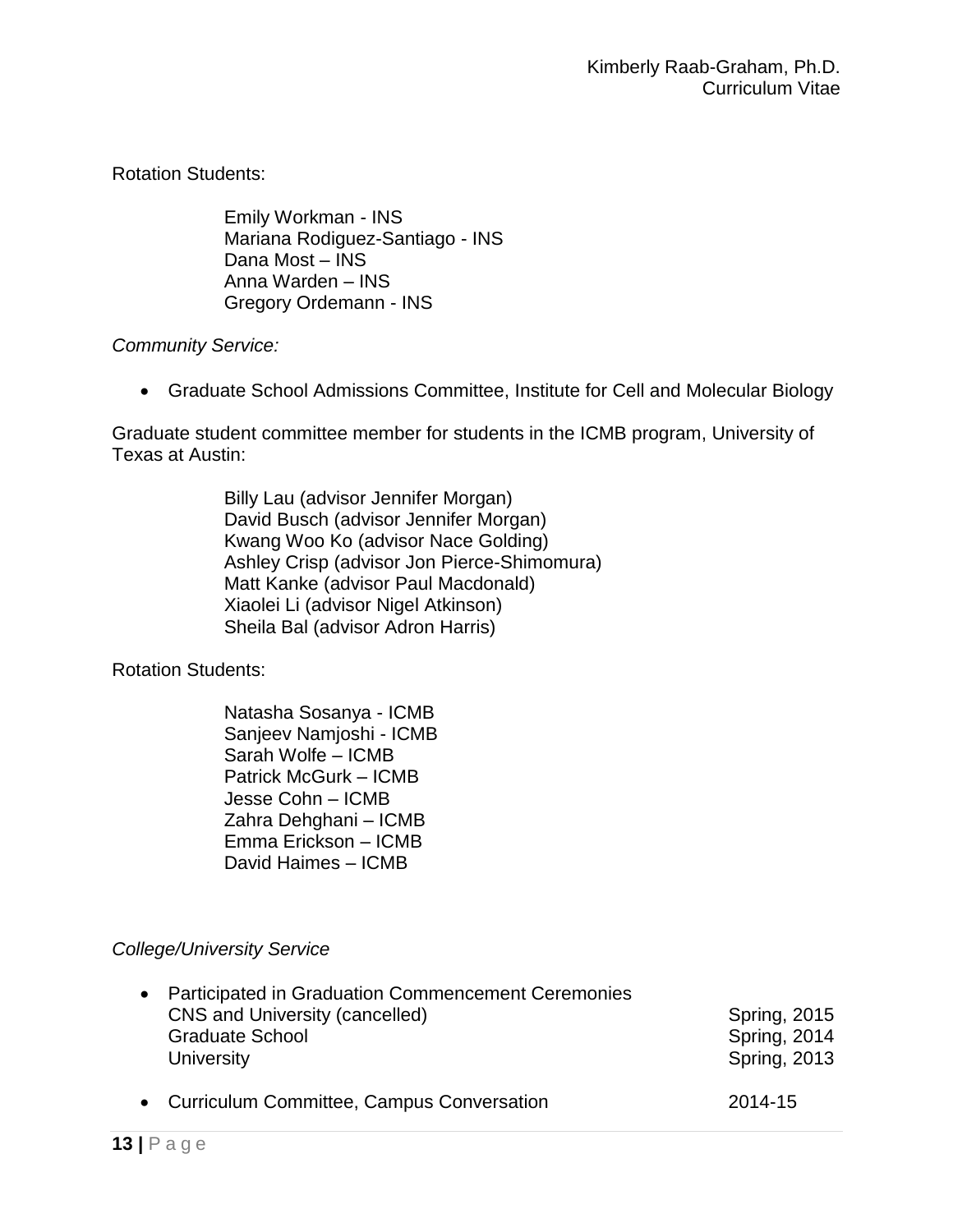Goal: Research integration into quality education for all UT undergraduate students. Committee wrote proposal for co-teaching within/across disciplines. Proposal was accepted and is being put into action with the first round of applications due summer 2015.

|           | <b>Invited Faculty, Campus Conversation</b>                                                                                                                                                                                                                                                       | Sept., 2014                |
|-----------|---------------------------------------------------------------------------------------------------------------------------------------------------------------------------------------------------------------------------------------------------------------------------------------------------|----------------------------|
|           | Faculty Mentor for Kin North dormitory<br>(all female dormitory)                                                                                                                                                                                                                                  | 2014-15                    |
| $\bullet$ | Invited Speaker, Freshman Integrated Group<br>First year interest group, 18 freshman who are interested in biology                                                                                                                                                                                | Oct., 2014                 |
|           | <b>Faculty Representative, University of Texas</b><br><b>Family Day</b>                                                                                                                                                                                                                           | Oct., 2013                 |
|           | Invited Speaker, Women in Science Club at UT                                                                                                                                                                                                                                                      | 2012 & 2014                |
| ٠         | Judge for NeuroOlympics, Synapse Club                                                                                                                                                                                                                                                             | 2013                       |
|           | Invited Speaker, Synapse Club                                                                                                                                                                                                                                                                     | 2013 & 2011                |
|           | <b>Invited Speaker, Women in Natural Sciences</b>                                                                                                                                                                                                                                                 | 2011, 2012,<br>2013 & 2014 |
|           | Invited Speaker, Dean's Scholars Seminar Series                                                                                                                                                                                                                                                   | 2010 & 2012                |
| ٠         | <b>Invited Panelist, Postdoctoral Scholars Association</b><br><b>Women in Science</b>                                                                                                                                                                                                             | 2011                       |
| $\bullet$ | Invited Panel member, Neuroscience Career class                                                                                                                                                                                                                                                   | 2010 & 2011                |
| $\bullet$ | Invited Panel Member, "How to get a tenure track position"<br>the application. WINS workshop,<br>"The Search for a Tenure Track Job"                                                                                                                                                              | 2009                       |
|           | Invited Facilitator for the ICMB Responsible Conduct of<br>Research Workshop for first year graduate students                                                                                                                                                                                     | 2009                       |
|           | Support/advising (informal) for undergraduate students<br>enrolled in my classes at UT-Austin. Activities include<br>discussing future career goals, advising on research<br>opportunities, and writing letters of recommendation<br>for medical, professional, and graduate school applications. | $2008 - pres.$             |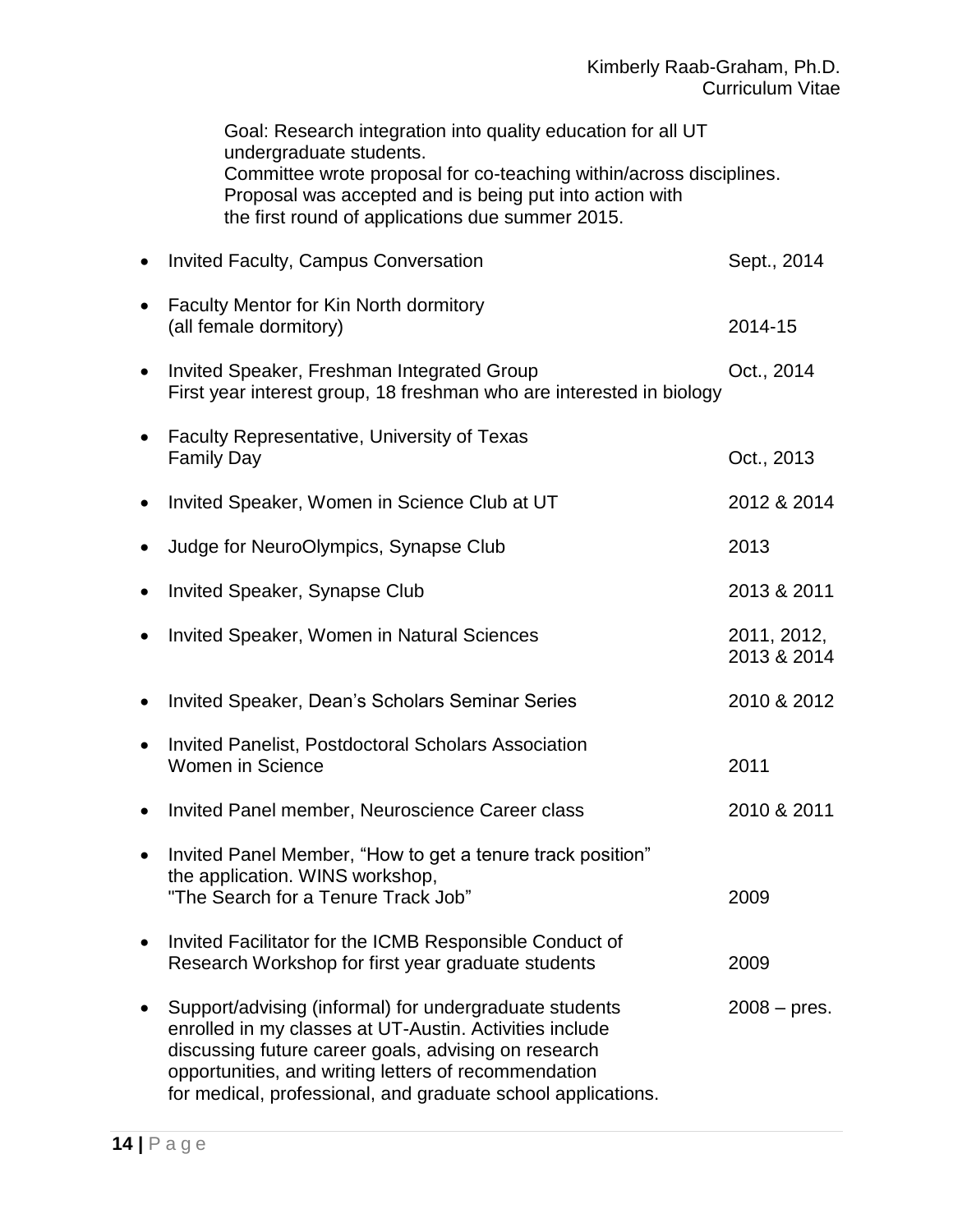## **Scholarly Presentations**

*Invited Talks (2006- present):*

| <i>Invited</i> , Gordon Conference – Alcohol and the Nervous System                                                                       | Feb., 2016          |
|-------------------------------------------------------------------------------------------------------------------------------------------|---------------------|
| Invited, RNA Metabolism in Neurological Disease,<br>Society for Neuroscience Satellite meeting, Chicago, IL<br><b>Session Chair</b>       | Oct., 2015          |
| <i>Invited, Wake Forest Medical School, Winston-Salem, NC</i>                                                                             | March, 2015         |
| Invited, Third Annual WCAAR Advance, Austin, TX                                                                                           | March, 2015         |
| <i>Invited, Integrated Neuroscience Initiative on Alcoholism,</i><br>Austin, TX                                                           | Jan., 2015          |
| Invited, Integrated Neuroscience Initiative on Alcoholism,<br>Bellevue, WA                                                                | June, 2014          |
| <i>Invited, Second Annual WCAAR Advance, Austin, TX</i>                                                                                   | March, 2014         |
| <i>Invited, University of California, Irvine, CA</i>                                                                                      | March, 2014         |
| <i>Invited, University of California, Los Angeles, CA</i>                                                                                 | March, 2014         |
| <i>Invited, Institute for Neuroscience Student Annual Symposium,</i><br>Austin, TX                                                        | Jan., 2014          |
| Invited, Neurobiology Seminar Series at UT-Austin, Austin, TX                                                                             | <b>Spring, 2013</b> |
| <b>Invited, Burke Medical Research Institute and Weill Cornell</b><br>Medical College, White Plains, NY                                   | April, 2012         |
| Invited, EMBO Conference Series, Intracellular RNA Localization &<br>Localized Translation, Tuscany, Italy                                | <b>August, 2011</b> |
| Invited, Austin Conference on Learning and Memory, 1 <sup>st</sup> biannual<br>symposium at the University of Texas at Austin, Austin, TX | April, 2011         |
| Invited, Gordon Research Conference, Cell Biology of the Neuron                                                                           | June, 2010          |
| Invited, Society for Neuroscience Short Course II: Posttranscriptional                                                                    |                     |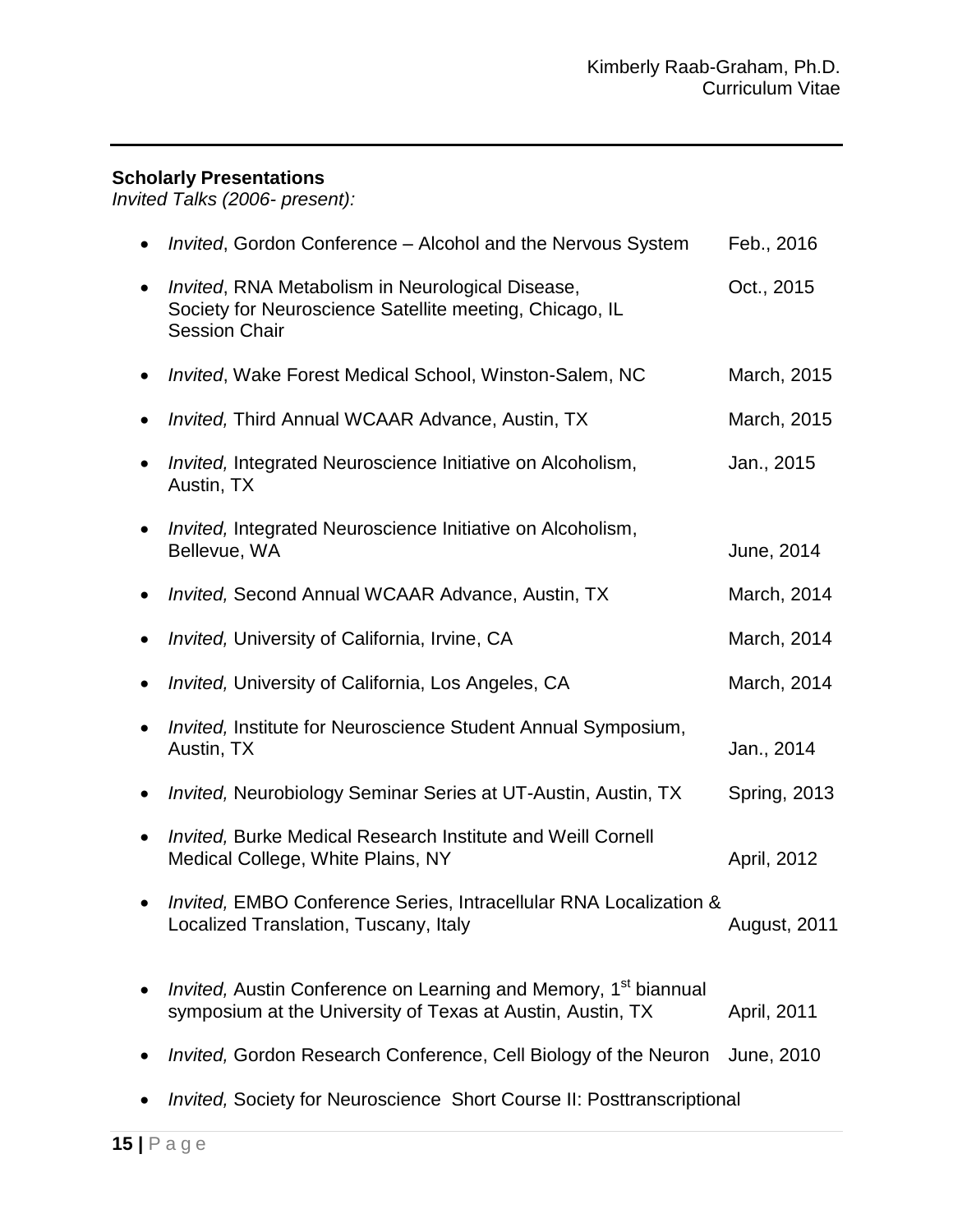|           | Regulation in Nervous System Development and Plasticity,<br>San Diego, CA                | Nov., 2010  |
|-----------|------------------------------------------------------------------------------------------|-------------|
| $\bullet$ | <i>Invited, Hunter College, City University of New York, New York, NY Dec., 2010</i>     |             |
| $\bullet$ | Invited, Translation at the Synapse, HHMI,<br>Janelia Farm, Ashburn, VA                  | Nov., 2009  |
| $\bullet$ | <i>Invited, UT-Southwestern, Dallas, TX</i>                                              | April, 2008 |
| $\bullet$ | <i>Invited, University of Pittsburgh, Medical School, Pittsburgh, PA</i>                 | March, 2007 |
| $\bullet$ | <i>Invited, Boston University, Boston, MA</i>                                            | Feb., 2007  |
| $\bullet$ | <i>Invited, Northwestern, Evanston, IL</i>                                               | Feb., 2007  |
| $\bullet$ | <i>Invited, University of Texas at Austin, Austin, TX</i>                                | Jan., 2007  |
| $\bullet$ | <i>Invited, University of California, Los Angeles Medical School,</i><br>Los Angeles, CA | Jan., 2007  |
| $\bullet$ | Invited, University of Massachusetts, Medical School,<br>Worcester, MA                   | Nov., 2006  |

## *National and International Symposiums (2006 – present)*

Each symposium or minisymposium contains four to six speakers chosen by the Program Committee to present exciting and cutting-edge research in a formal setting to a broad audience.

| • Speaker, International Neuroscience Winter Conference, |             |
|----------------------------------------------------------|-------------|
| Minisymposium, Solden, Austria                           | April, 2010 |

- Speaker, Society for Neuroscience, Minisymposium, mRNA Transport and Local Protein Synthesis in Development, Plasticity, and Regeneration. Washington, D.C. Nov., 2008
- Speaker, Cold Spring Harbor Laboratory Meetings, Receptors/Channels & Synapses April, 2006

*Conference Abstracts* (since 2007):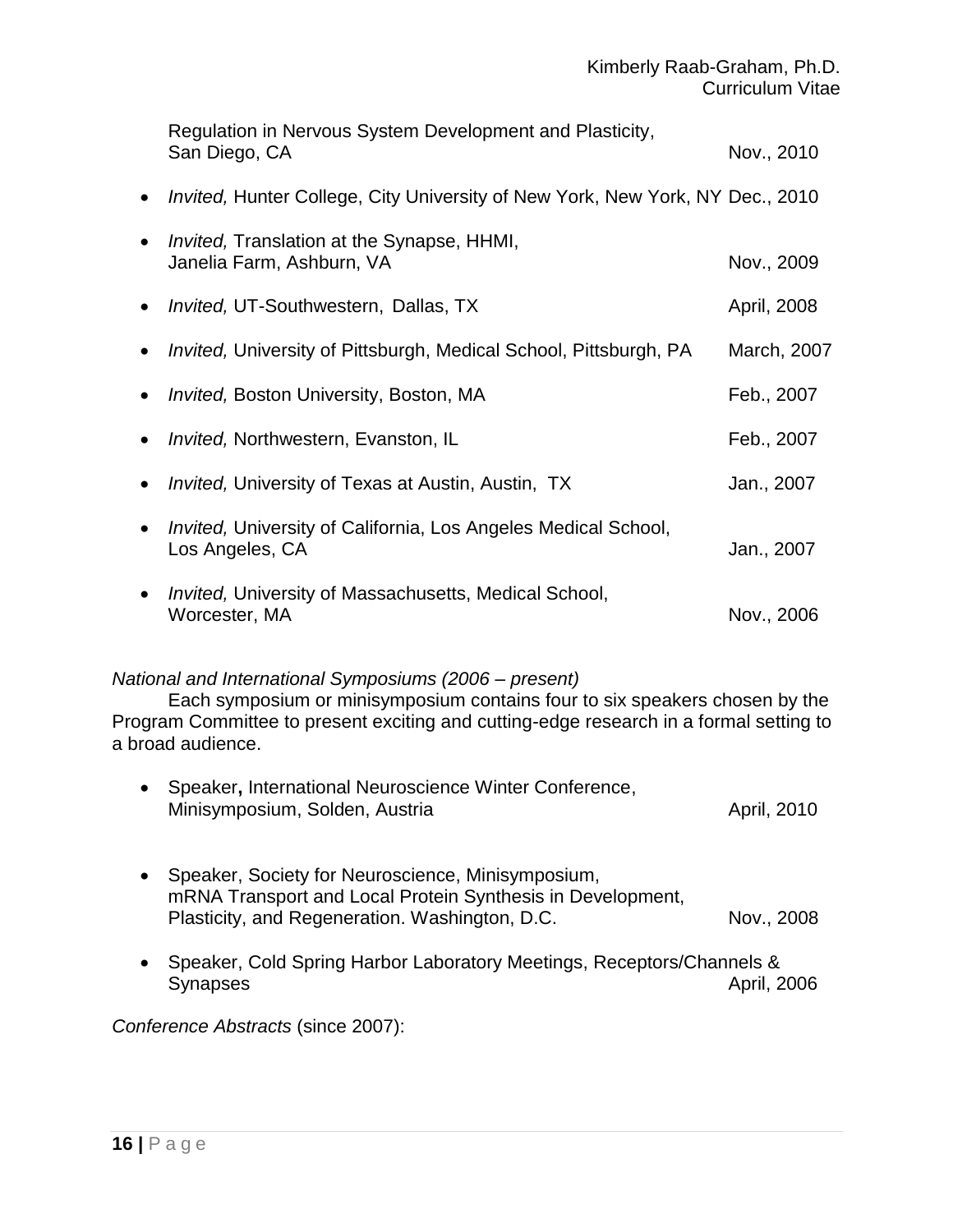- Niere, F., Namjoshi, S., Song, E., Mechref, Y., Schoenhard, G., and **Raab-Graham, K.F.** (October, 2015) mTOR activity inversely regulates the protein levels of Park7/DJ-1 and its potential mRNA targets. RNA Metabolism in Neurological Disease, Society for Neuroscience Satellite meeting, Chicago, IL
- Wolfe, S. A., Workman, E.R., Farris, S.P., Zemelman, B.V., Harris, R.A. and **Raab-Graham, K.F.** (October, 2015) Acute ethanol and rapid antidepressants promote a shift in  $GABA_BR$  signaling: a potential molecular basis for the self-medication hypothesis. RNA Metabolism in Neurological Disease, Society for Neuroscience Satellite meeting, Chicago, IL
- Wolfe, S. A., Workman, E.R., Farris, S.P., Zemelman, B.V., Harris, R.A. and **Raab-Graham, K.F.** (June, 2015) Alcohol Exposure Alters the Dendritic Expression and Function of the GABA<sub>B</sub>R through Local Protein Synthesis. Research Society on Alcoholism
- Namjoshi, S., Niere, F., Song, E., Mechref, Y., Schoenhard, G., and **Raab-Graham, K.F.** (November, 2014) Rapid repression of mTORC1 shifts the regional expression of disease-related protein ensembles, Molecular Cognition, Society for Neuroscience Satellite meeting, Washington, D.C.
- Sosanya, N.M., Cacheaux, L.P., Perrone-Bizzozero, N.I., and **Raab-Graham, K.F.** (2014) Mammalian Target of Rapamycin (mTOR) Tagging Promotes Dendritic Branch Variability through the Capture of Ca2+/calmodulin-dependent protein kinase II α (CaMKIIα) mRNAs by the RNA-binding Protein HuD. Molecular Cognition, Society for Neuroscience Satellite meeting, Washington, D.C.
- Namjoshi, S., Niere, F., Song, E., Mechref, Y., Schoenhard, G., and **Raab-Graham, K.F.** (November, 2014) Rapid repression of mTORC1 shifts the regional expression of disease-related protein ensembles, Society for Neuroscience, Washington, D.C.
- Cacheaux, L.P., Niere, F., and **Raab-Graham, K.F**. (November, 2014) Group I mGluR activation leads to an increase in alpha2/delta-2 calcium channel subunit levels. Society for Neuroscience, Washington, D.C.
- Workman, E.R., Haddick, P.C.G., Bush, K.M., Dilly, G.A., Niere, F., Zemelman, B.V., and **Raab-Graham, K.F**. (November, 2014) Rapid Antidepressant Stimulates Decoupling of GABA<sub>B</sub>R from GIRK/Kir3 through 14-3-3η. Society for Neuroscience, Washington, D.C.
- Wolfe, S.A, Workman, E.W., Harris, R.A., and **Raab-Graham, K.F.** (June, 2014) Molecular Mechanisms of Dendritic GABA $_B$  Receptor Regulation Produced by Alcohol Exposure. Research Society on Alcoholism, Bellevue, WA.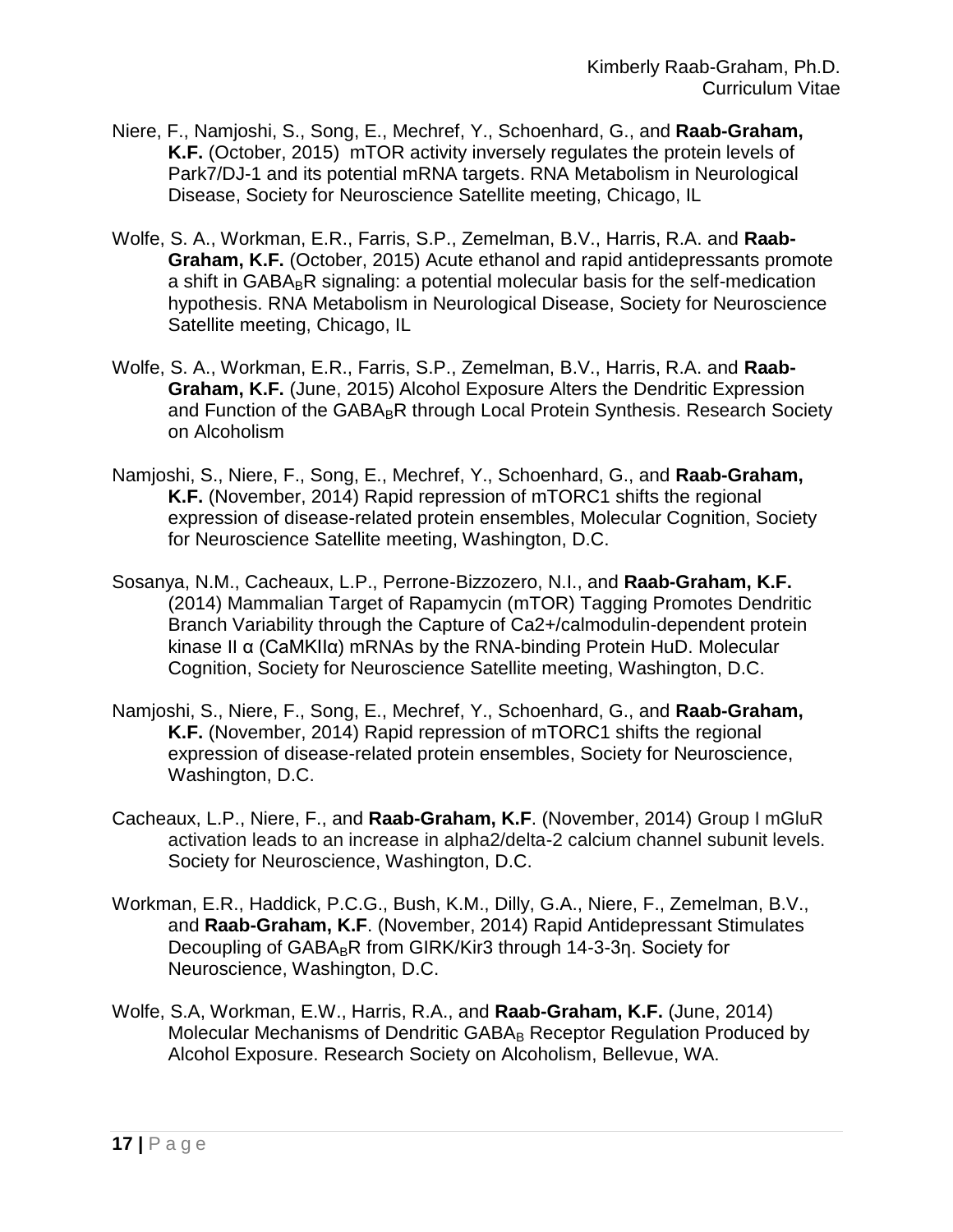- Workman, E.W., Haddick, P.C.G., and **Raab-Graham, K.F.** (January, 2014) Rapid Antidepressant Stimulates Decoupling of  $GABA_BR$  from  $GIRK/K$ ir3 through 14-3-3η. Institute for Neuroscience Symposium, Austin, TX.
- Sosanya, N., Huang, P., Cacheaux, L., Brager, D., Perrone-Bizzozero, N. and **Raab-Graham, K.F.** (November, 2013) Bidirectional Dendritic Expression of Kv1.1 through mTORC1-dependent Binding of miR-129-5p and HuD. RNA Metabolism, SFN Satellite meeting, San Diego, CA.
- Sosanya, N., Brager, D., Wolfe, S.A., **Raab-Graham, K.F.** (April 2013) miR-129 regulation of Kv1.1 in Temporal Lobe Epilepsy (TLE). CLM Retreat, Austin, TX.
- Sosanya, N., Huang, P., Luisa Cacheaux., Chun Jung Chen., Nguyen, K., Perrone-Bizzozero, N.I., **Raab-Graham, K.F.** (March 2013) Degradation of High Affinity HuD Targets Releases Kv1.1 mRNA from miR-129 Repression by mTORC1. National Graduate Student Symposium (NGSS) St Jude Children's Research Hospital. Memphis, TN.
- Sosanya, N., Huang, P., Workman, E.R., Cacheaux, L.P., Perrone-Bizzozero, N.I., **Raab-Graham, K.F.** (Oct., 2012) mTORC1 Regulated CaMKIIα mRNA Degradation Releases HuD to Increase Kv1.1 Expression, Society for Neuroscience, New Orleans, LA.
- Cacheaux, L.P., Niere, F., Garza, M.G., and **Raab-Graham**, **K.F**. (October, 2012) mGluR activation leads to an mTOR-dependent increase in alpha2/ delta-2 calcium channel subunit levels. Society for Neuroscience, New Orleans, LA.
- Workman, E.R. and **Raab-Graham, K.F**. (October, 2012) Modulating mTOR activity through L type calcium channels. Society for Neuroscience, New Orleans, LA.
- Huang, P., Sosanya, N.**,** Chang.P.Y., Nguyen, K., Perrone-Bizzozero, N.I., **Raab-Graham**, **K.F.** (Nov., 2010) mTOR Serves as a Switch for Neuronal Excitability by the Reversible Regulation of Kv1.1 mRNA Translation via miR-129 and HuD. Society for Neuroscience, San Diego, CA.

## **Public Outreach:**

| Invited Speaker, Brain Tank, Natural Sciences Week<br>sponsored by the Natural Science Council at UT-Austin<br>(declined due to conflicting speaking engagement) | Oct., 2015 |
|------------------------------------------------------------------------------------------------------------------------------------------------------------------|------------|
| Invited Speaker, Austin Chapter of Women in Bio<br>"Bridging the gap between Academia and Industry"<br>(declined due to conflicting speaking engagement)         | Oct., 2015 |
| Invited Speaker, Dell Medical School Middle                                                                                                                      |            |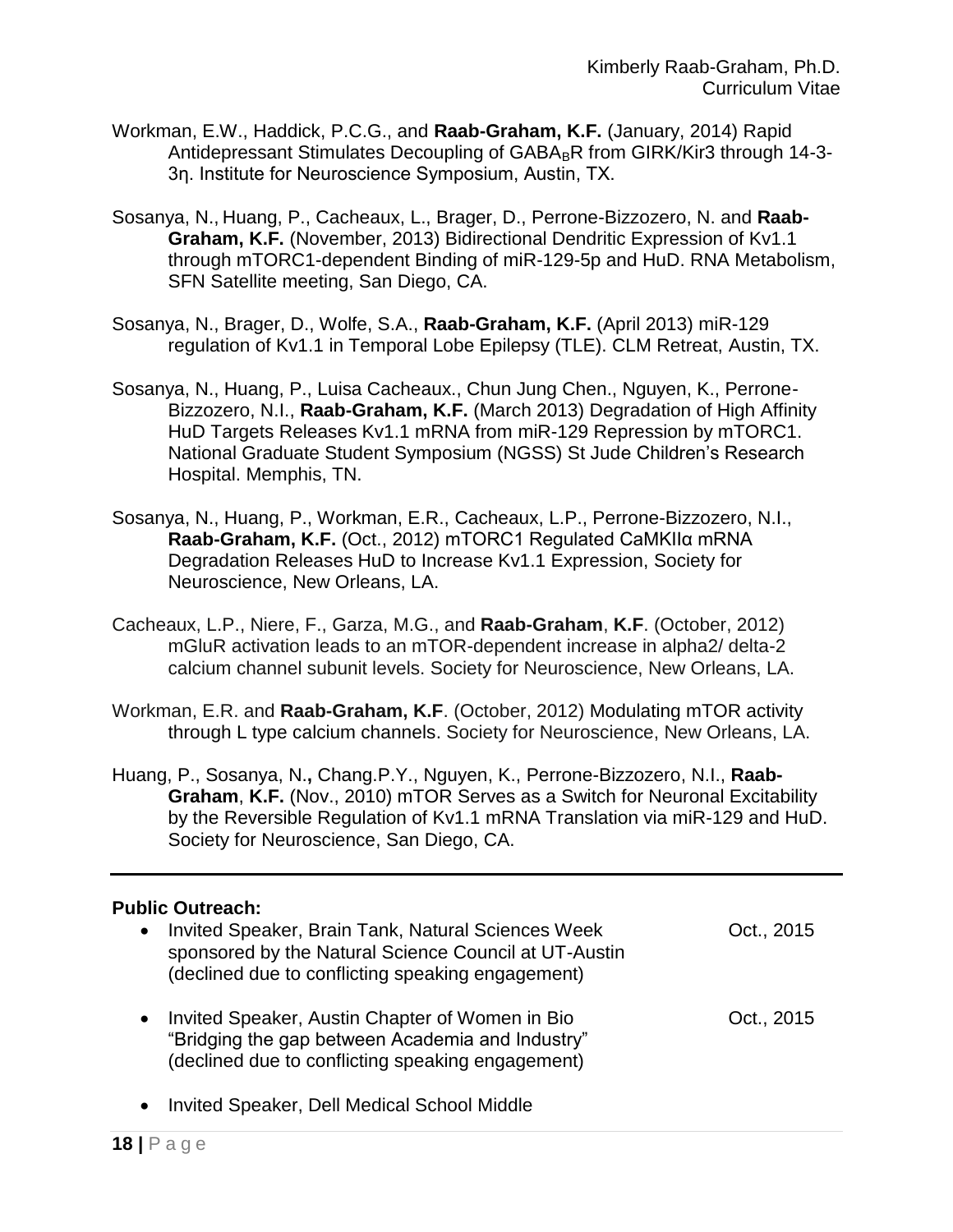|           | <b>School Summer Camp</b>                                                                                                                                                           | Aug., 2015      |
|-----------|-------------------------------------------------------------------------------------------------------------------------------------------------------------------------------------|-----------------|
|           | Invited Speaker, Dell Medical School High<br><b>School Summer Camp</b>                                                                                                              | <b>July2015</b> |
|           | Invited Speaker, Austin Center for Inquiry                                                                                                                                          | March, 2015     |
|           | Invited Keynote Speaker, Memory Matters,<br>Center for Learning and Memory, Public Outreach                                                                                         | May, 2014       |
| $\bullet$ | Science Fair Judge, Lee Elementary School,<br>Austin Independent School District                                                                                                    | Feb., 2011      |
| $\bullet$ | Invited Keynote Speaker, Memory Matters,<br>Center for Learning and Memory, Public Outreach,<br>(http://clm.utexas.edu/MemoryMatters/home/)                                         | April, 2010     |
| $\bullet$ | Invited Speaker, Quenercia Barton Creek,<br><b>Retirement Living Community</b>                                                                                                      | Feb. 2009       |
|           | <b>Media Coverage and Media Outreach</b>                                                                                                                                            |                 |
|           | Proclivitas, WCAAR Newsletter, Featured Faculty member,<br>University of Texas at Austin,                                                                                           | Fall, 2013      |
| $\bullet$ | In vivo, Faculty Spotlight, School of Biological Sciences Newsletter,<br>University of Texas                                                                                        | Spring, 2012    |
|           | "KNOW" Video Interview for the University of Texas,<br>Science and Technology section "Old Drug Holds New Promise"<br>(http://www.utexas.edu/know/2012/07/08/alzheimers-rapamycin/) | Sum., 2012      |
|           | Memory Matters Interview, Fox News by Nik Ciccone                                                                                                                                   | April, 2010     |
|           | KUT Interview on memory (http://kut.org/items/show/18545).                                                                                                                          | Oct., 2009      |

# **Professional Services:**

# *Journal Editing:*

Associate Editor, Frontiers in Molecular Neuroscience 2015 - Present

**\_\_\_\_\_\_\_\_\_\_\_\_\_\_\_\_\_\_\_\_\_\_\_\_\_\_\_\_\_\_\_\_\_\_\_\_\_\_\_\_\_\_\_\_\_\_\_\_\_\_\_\_\_\_\_\_\_\_\_\_\_\_\_\_\_\_\_\_\_\_**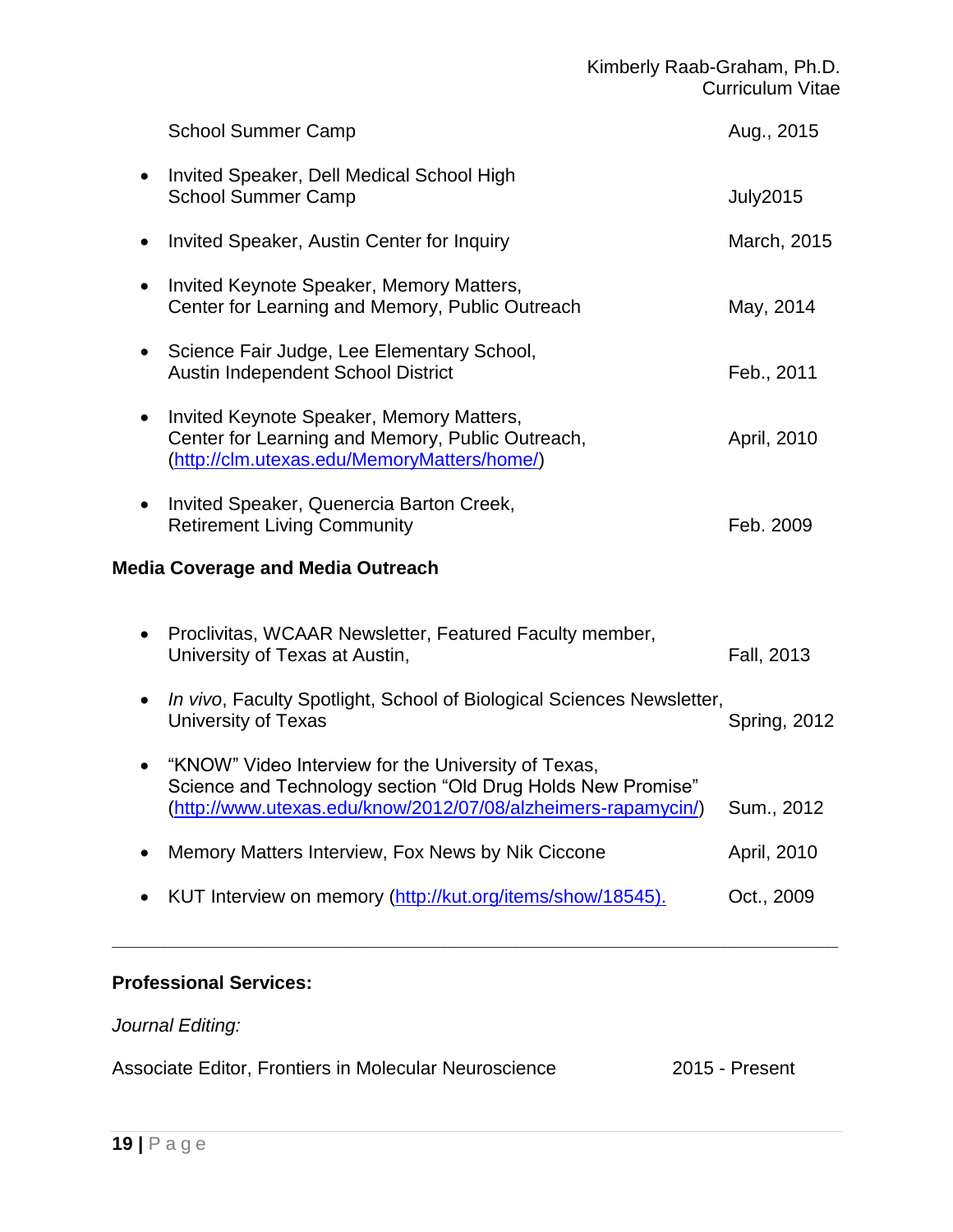Guest Associate Editor, Frontiers in Molecular Neuroscience – Research Topic: Balancing Synaptic and Homeostatic Plasticity through Local Translation of Ion channels and Receptors 2014 – 2015

#### *Journal Reviewer* (2007 – present):

- Science
- Cell
- PNAS
- Biological Psychiatry
- Journal of Cell Biology
- Journal of Neuroscience
- Cerebral Cortex
- Molecular Cellular Biology
- Neuroscience
- Neurosignals
- International Journal of Neuropsychopharmacology.
- Neuroscience Bulletin
- Bioessays
- Communicative and Integrated Biology
- Alcoholism: Clinical and Experimental Research
- Elife

## *Conference Chair Position*

| Session Chair, RNA Metabolism in Neurological Disease,<br>Society for Neuroscience Satellite meeting, Chicago, IL | Oct., 2015                 |
|-------------------------------------------------------------------------------------------------------------------|----------------------------|
| Organizer, Austin Conference on Learning and Memory<br><b>Molecular Session</b>                                   | May, 2013                  |
| <b>Panel member, The National Academies Keck Future Initiative</b>                                                | Nov., 2012                 |
| Grant Proposal Reviewer:                                                                                          |                            |
| <b>Reviewer for TS Alliance</b><br>$\bullet$<br>Cottrell Scholar Award,<br>$\bullet$                              | Fall, 2015                 |
| <b>Research Corporation for Science Advancement</b>                                                               | Fall, 2015                 |
| Panel Member for CDMRP TSCRP Panel<br>$\bullet$                                                                   | Fall, 2015                 |
| Reviewer for Alzheimer's Association<br>$\bullet$                                                                 | Spring, 2012<br>Fall, 2013 |